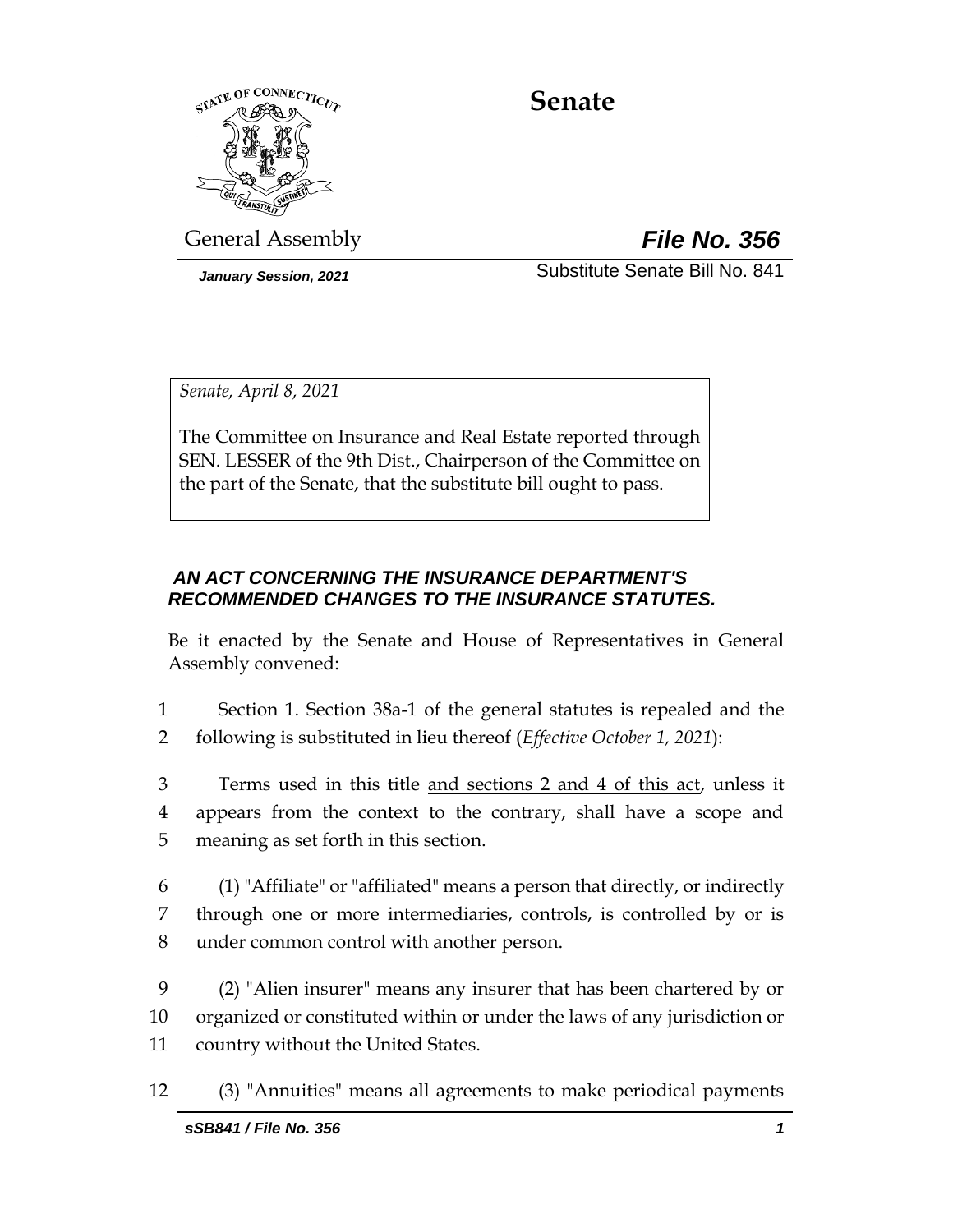where the making or continuance of all or some of the series of the payments, or the amount of the payment, is dependent upon the continuance of human life or is for a specified term of years. This definition does not apply to payments made under a policy of life insurance.

(4) "Commissioner" means the Insurance Commissioner.

 (5) "Control", "controlled by" or "under common control with" means the possession, direct or indirect, of the power to direct or cause the direction of the management and policies of a person, whether through the ownership of voting securities, by contract other than a commercial contract for goods or nonmanagement services, or otherwise, unless the power is the result of an official position with the person.

 (6) "Domestic insurer" means any insurer that has been chartered by, incorporated, organized or constituted within or under the laws of this state.

 (7) "Domestic surplus lines insurer" means any domestic insurer that has been authorized by the commissioner to write surplus lines insurance.

 (8) "Foreign country" means any jurisdiction not in any state, district or territory of the United States.

 (9) "Foreign insurer" means any insurer that has been chartered by or organized or constituted within or under the laws of another state or a territory of the United States.

 (10) "Insolvency" or "insolvent" means, for any insurer, that it is unable to pay its obligations when they are due, or when its admitted assets do not exceed its liabilities plus the greater of: (A) Capital and surplus required by law for its organization and continued operation; or (B) the total par or stated value of its authorized and issued capital stock. For purposes of this subdivision "liabilities" shall include but not be limited to reserves required by statute or by regulations adopted by the commissioner in accordance with the provisions of chapter 54 or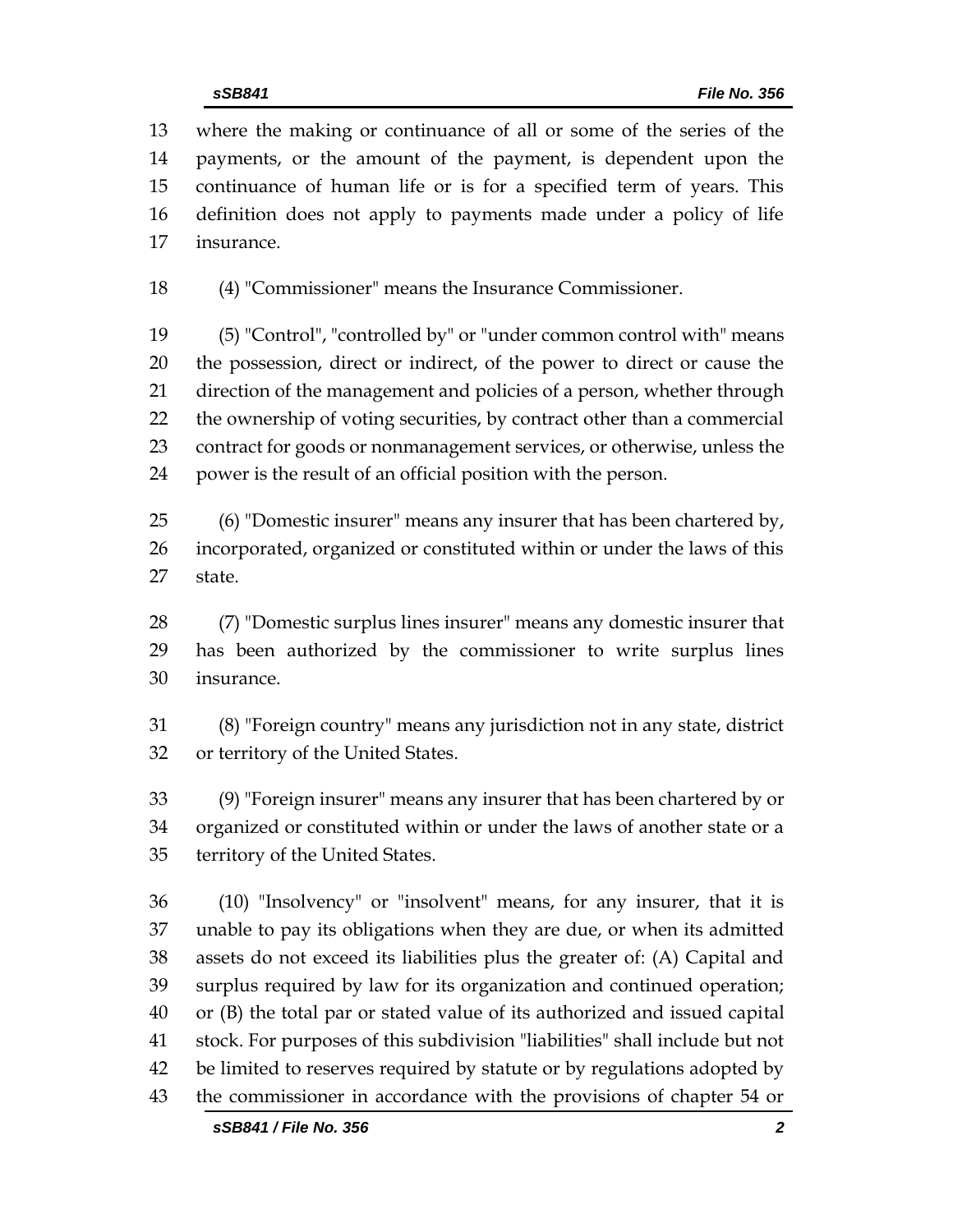specific requirements imposed by the commissioner upon a subject company at the time of admission or subsequent thereto.

 (11) "Insurance" means any agreement to pay a sum of money, provide services or any other thing of value on the happening of a particular event or contingency or to provide indemnity for loss in respect to a specified subject by specified perils in return for a consideration. In any contract of insurance, an insured shall have an interest which is subject to a risk of loss through destruction or impairment of that interest, which risk is assumed by the insurer and such assumption shall be part of a general scheme to distribute losses among a large group of persons bearing similar risks in return for a ratable contribution or other consideration.

 (12) "Insurer" or "insurance company" includes any person or combination of persons doing any kind or form of insurance business other than a fraternal benefit society, and shall include a receiver of any insurer when the context reasonably permits.

 (13) "Insured" means a person to whom or for whose benefit an insurer makes a promise in an insurance policy. The term includes policyholders, subscribers, members and beneficiaries. This definition applies only to the provisions of this title and does not define the meaning of this word as used in insurance policies or certificates.

 (14) "Life insurance" means insurance on human lives and insurances pertaining to or connected with human life. The business of life insurance includes granting endowment benefits, granting additional benefits in the event of death by accident or accidental means, granting additional benefits in the event of the total and permanent disability of the insured, and providing optional methods of settlement of proceeds. Life insurance includes burial contracts to the extent provided by section 38a-464.

 (15) "Mutual insurer" means any insurer without capital stock, the managing directors or officers of which are elected by its members.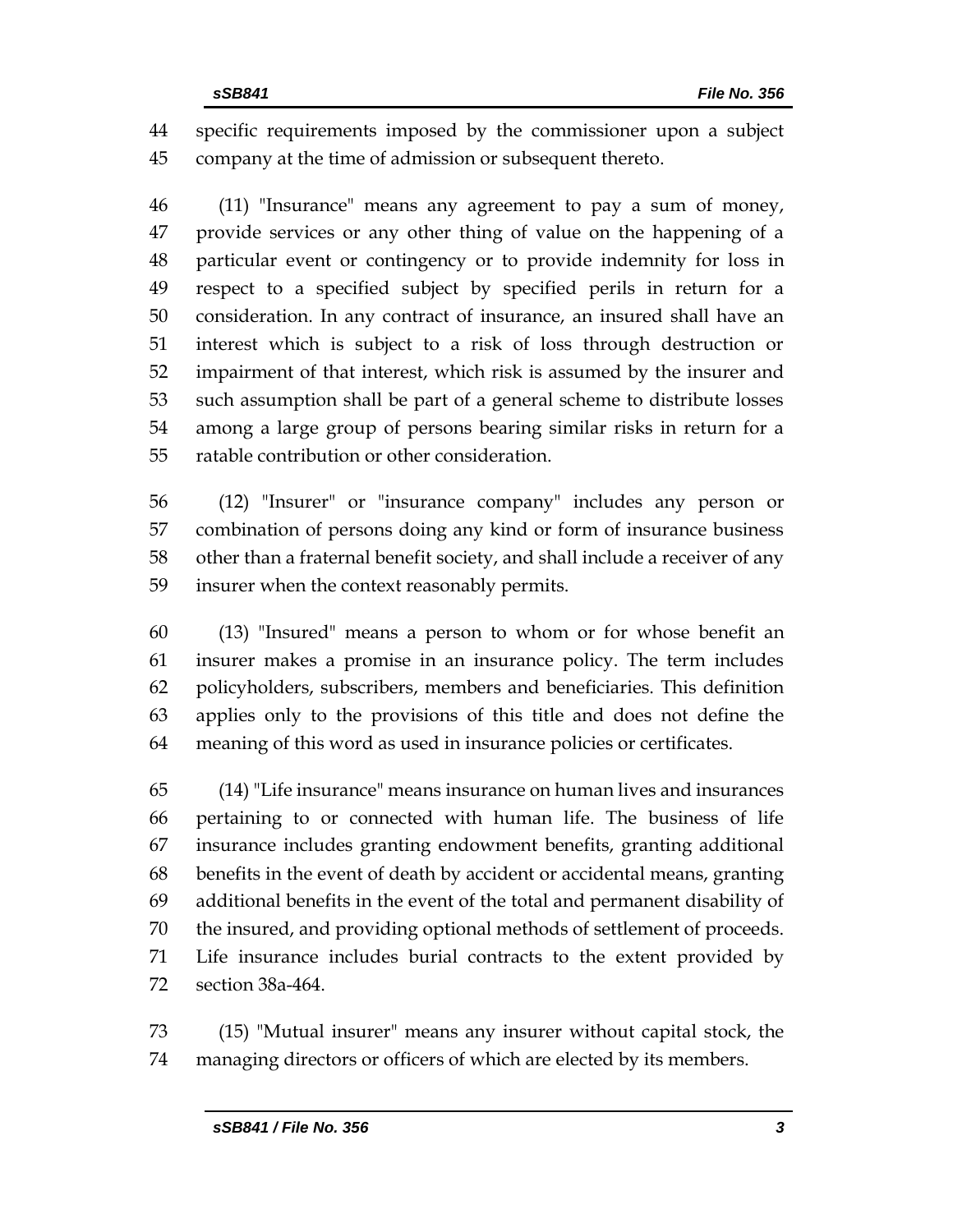(16) "Person" means an individual, a corporation, a partnership, a limited liability company, an association, a joint stock company, a business trust, an unincorporated organization or other legal entity. (17) "Policy" means any document, including attached endorsements and riders, purporting to be an enforceable contract, which memorializes in writing some or all of the terms of an insurance contract. (18) "State" means any state, district, or territory of the United States. (19) "Subsidiary" of a specified person means an affiliate controlled by the person directly, or indirectly through one or more intermediaries. (20) "Unauthorized insurer" or "nonadmitted insurer" means an insurer that has not been granted a certificate of authority by the commissioner to transact the business of insurance in this state or an insurer transacting business not authorized by a valid certificate. (21) "United States" means the United States of America, its territories and possessions, the Commonwealth of Puerto Rico and the District of Columbia. Sec. 2. (NEW) (*Effective October 1, 2021*) No insurer, health care center or fraternal benefit society doing business in this state shall: (1) In connection with the issuance, withholding, extension or renewal of an annuity or an insurance policy for life, credit life, disability, long-term care, accidental injury, specified disease, hospital

 indemnity or credit accident insurance, request, require, purchase or use information obtained from an entity providing direct-to-consumer genetic testing without the informed written consent of the individual who has been tested; or

 (2) Condition insurance rates, the provision or renewal of insurance coverage or benefit or other conditions of insurance for an individual on: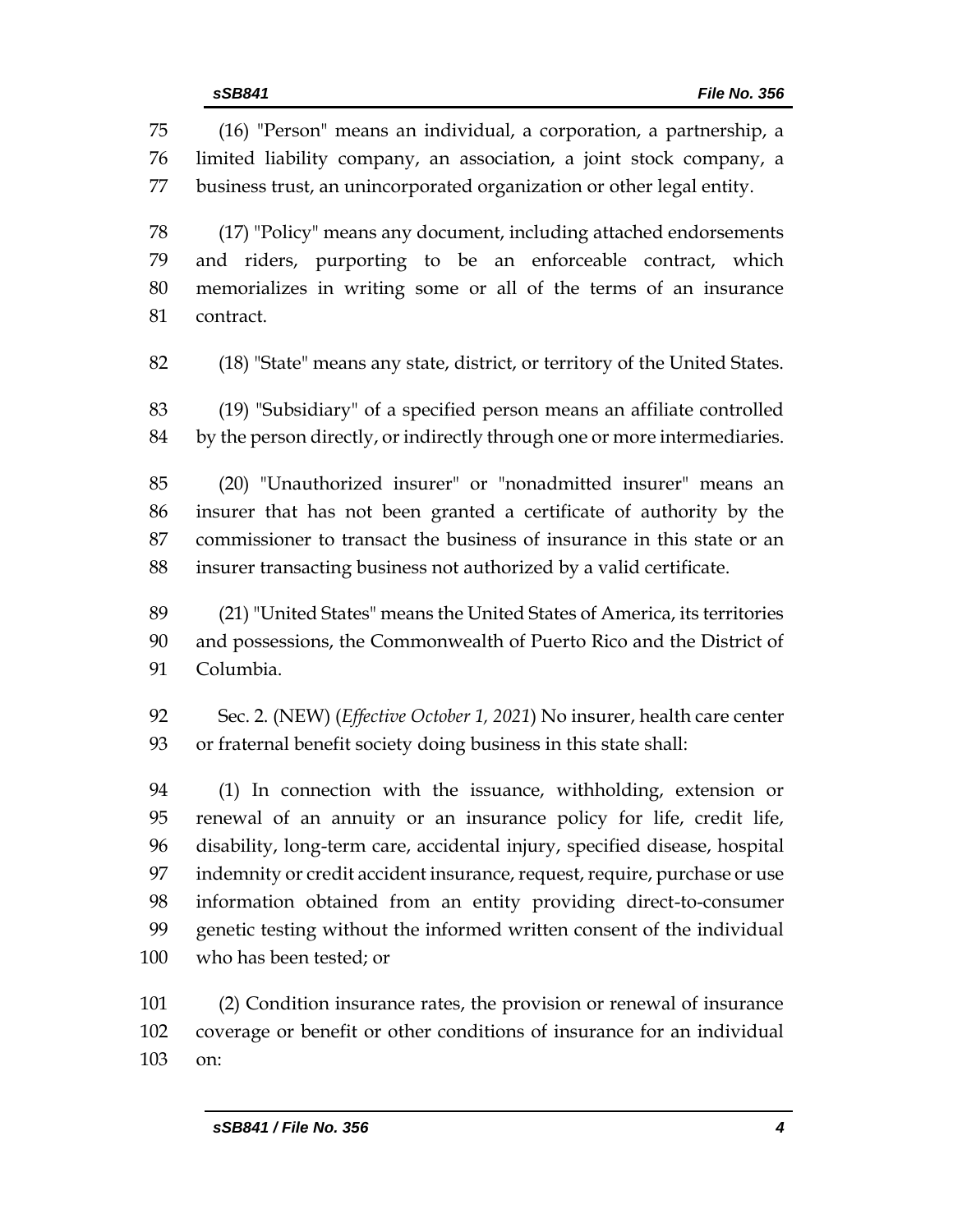(A) Any requirement or agreement that the individual undergo genetic testing; or

 (B) The results of any genetic testing of a member of the individual's family unless the results are contained in the individual's medical record.

 Sec. 3. Section 38a-816 of the general statutes is repealed and the following is substituted in lieu thereof (*Effective October 1, 2021*):

 The following are defined as unfair methods of competition and unfair and deceptive acts or practices in the business of insurance:

 (1) Misrepresentations and false advertising of insurance policies. Making, issuing or circulating, or causing to be made, issued or circulated, any estimate, illustration, circular or statement, sales presentation, omission or comparison which: (A) Misrepresents the benefits, advantages, conditions or terms of any insurance policy; (B) misrepresents the dividends or share of the surplus to be received, on any insurance policy; (C) makes any false or misleading statements as to the dividends or share of surplus previously paid on any insurance policy; (D) is misleading or is a misrepresentation as to the financial condition of any person, or as to the legal reserve system upon which any life insurer operates; (E) uses any name or title of any insurance policy or class of insurance policies misrepresenting the true nature thereof; (F) is a misrepresentation, including, but not limited to, an intentional misquote of a premium rate, for the purpose of inducing or tending to induce to the purchase, lapse, forfeiture, exchange, conversion or surrender of any insurance policy; (G) is a misrepresentation for the purpose of effecting a pledge or assignment of or effecting a loan against any insurance policy; or (H) misrepresents any insurance policy as being shares of stock.

 (2) False information and advertising generally. Making, publishing, disseminating, circulating or placing before the public, or causing, directly or indirectly, to be made, published, disseminated, circulated or placed before the public, in a newspaper, magazine or other publication,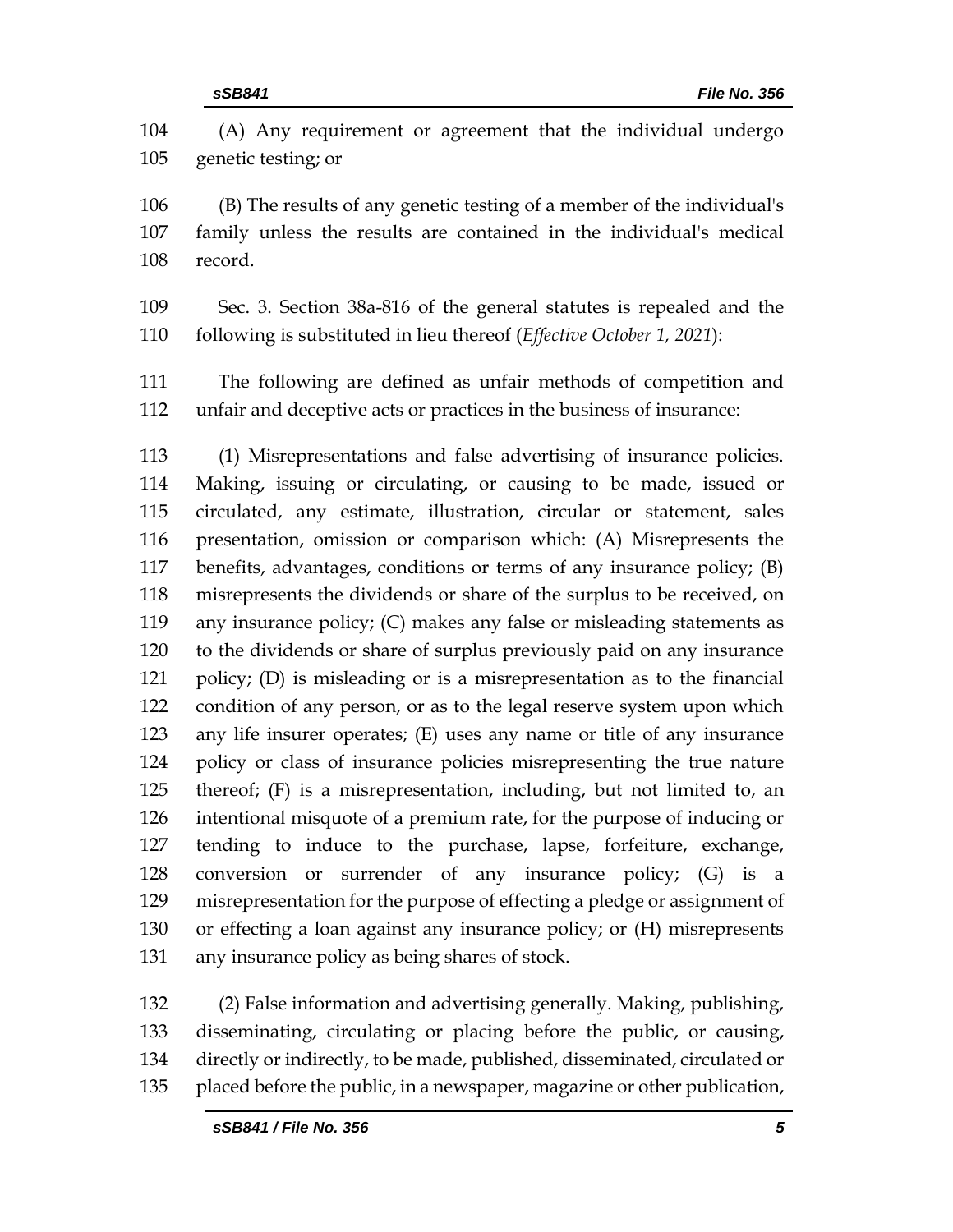or in the form of a notice, circular, pamphlet, letter or poster, or over any radio or television station, or in any other way, an advertisement, announcement or statement containing any assertion, representation or statement with respect to the business of insurance or with respect to any person in the conduct of his insurance business, which is untrue, deceptive or misleading.

 (3) Defamation. Making, publishing, disseminating or circulating, directly or indirectly, or aiding, abetting or encouraging the making, publishing, disseminating or circulating of, any oral or written statement or any pamphlet, circular, article or literature which is false or maliciously critical of or derogatory to the financial condition of an insurer, and which is calculated to injure any person engaged in the business of insurance.

 (4) Boycott, coercion and intimidation. Entering into any agreement to commit, or by any concerted action committing, any act of boycott, coercion or intimidation resulting in or tending to result in unreasonable restraint of, or monopoly in, the business of insurance.

 (5) False financial statements. Filing with any supervisory or other public official, or making, publishing, disseminating, circulating or delivering to any person, or placing before the public, or causing, directly or indirectly, to be made, published, disseminated, circulated or delivered to any person, or placed before the public, any false statement of financial condition of an insurer with intent to deceive; or making any false entry in any book, report or statement of any insurer with intent to deceive any agent or examiner lawfully appointed to examine into its condition or into any of its affairs, or any public official to whom such insurer is required by law to report, or who has authority by law to examine into its condition or into any of its affairs, or, with like intent, wilfully omitting to make a true entry of any material fact pertaining to the business of such insurer in any book, report or statement of such insurer.

 (6) Unfair claim settlement practices. Committing or performing with such frequency as to indicate a general business practice any of the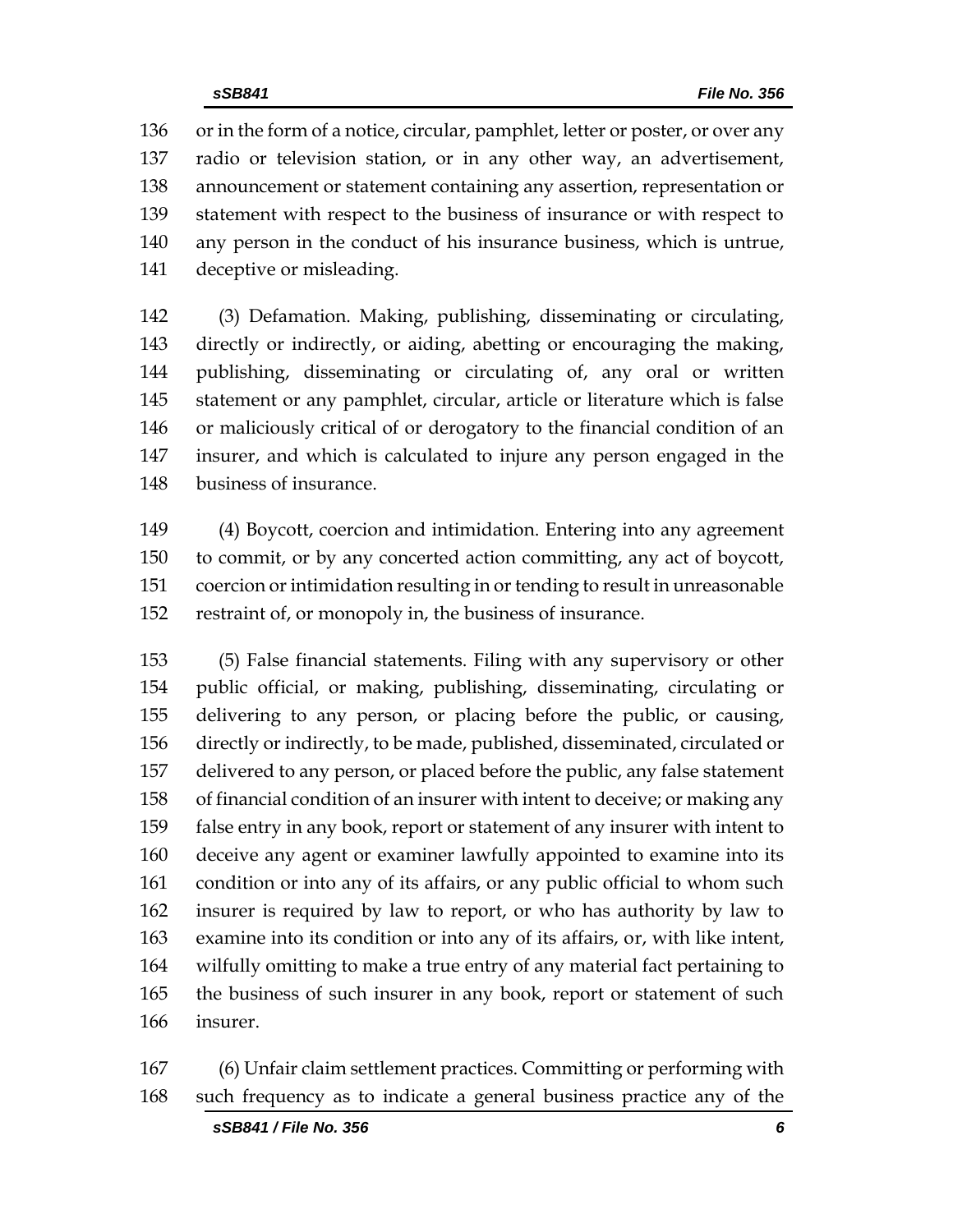following: (A) Misrepresenting pertinent facts or insurance policy provisions relating to coverages at issue; (B) failing to acknowledge and act with reasonable promptness upon communications with respect to claims arising under insurance policies; (C) failing to adopt and implement reasonable standards for the prompt investigation of claims arising under insurance policies; (D) refusing to pay claims without conducting a reasonable investigation based upon all available information; (E) failing to affirm or deny coverage of claims within a reasonable time after proof of loss statements have been completed; (F) not attempting in good faith to effectuate prompt, fair and equitable settlements of claims in which liability has become reasonably clear; (G) compelling insureds to institute litigation to recover amounts due under an insurance policy by offering substantially less than the amounts ultimately recovered in actions brought by such insureds; (H) attempting to settle a claim for less than the amount to which a reasonable man would have believed he was entitled by reference to written or printed advertising material accompanying or made part of an application; (I) attempting to settle claims on the basis of an application which was altered without notice to, or knowledge or consent of the insured; (J) making claims payments to insureds or beneficiaries not accompanied by statements setting forth the coverage under which the payments are being made; (K) making known to insureds or claimants a policy of appealing from arbitration awards in favor of insureds or claimants for the purpose of compelling them to accept settlements or compromises less than the amount awarded in arbitration; (L) delaying the investigation or payment of claims by requiring an insured, claimant, or the physician of either to submit a preliminary claim report and then requiring the subsequent submission of formal proof of loss forms, both of which submissions contain substantially the same information; (M) failing to promptly settle claims, where liability has become reasonably clear, under one portion of the insurance policy coverage in order to influence settlements under other portions of the insurance policy coverage; (N) failing to promptly provide a reasonable explanation of the basis in the insurance policy in relation to the facts or applicable law for denial of a claim or for the offer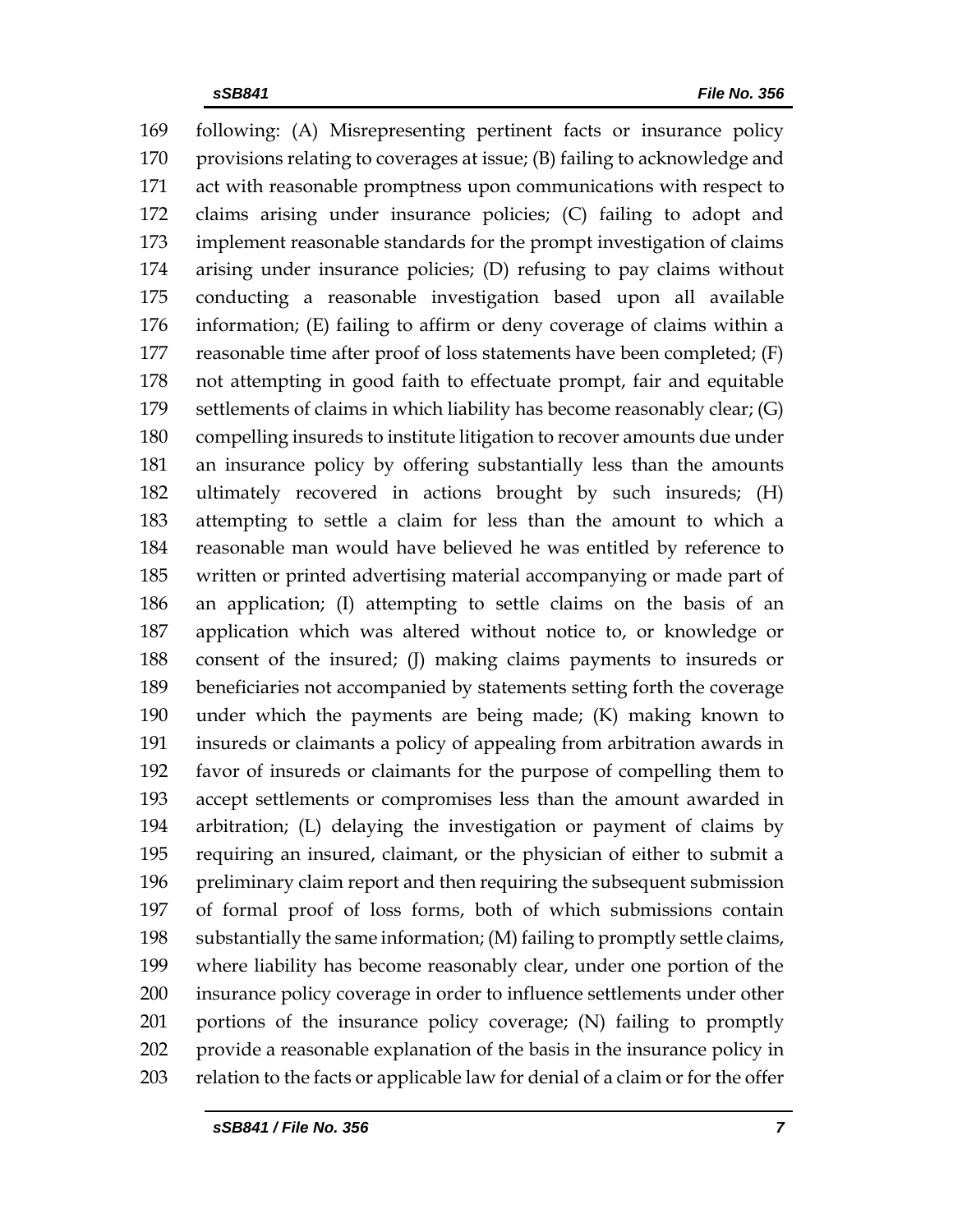of a compromise settlement; (O) using as a basis for cash settlement with a first party automobile insurance claimant an amount which is less than the amount which the insurer would pay if repairs were made unless such amount is agreed to by the insured or provided for by the insurance policy.

 (7) Failure to maintain complaint handling procedures. Failure of any person to maintain complete record of all the complaints which it has received since the date of its last examination. This record shall indicate the total number of complaints, their classification by line of insurance, the nature of each complaint, the disposition of these complaints, and the time it took to process each complaint. For purposes of this subsection "complaint" means any written communication primarily expressing a grievance.

 (8) Misrepresentation in insurance applications. Making false or fraudulent statements or representations on or relative to an application for an insurance policy for the purpose of obtaining a fee, commission, money or other benefit from any insurer, producer or individual.

 (9) Any violation of any one of sections 38a-358, 38a-446, 38a-447, 38a- 488, 38a-825, 38a-826, 38a-828 and 38a-829. None of the following practices shall be considered discrimination within the meaning of section 38a-446 or 38a-488 or a rebate within the meaning of section 38a- 825: (A) Paying bonuses to policyholders or otherwise abating their premiums in whole or in part out of surplus accumulated from nonparticipating insurance, provided any such bonuses or abatement of premiums shall be fair and equitable to policyholders and for the best interests of the company and its policyholders; (B) in the case of policies issued on the industrial debit plan, making allowance to policyholders who have continuously for a specified period made premium payments directly to an office of the insurer in an amount which fairly represents 233 the saving in collection expense; (C) readjustment of the rate of premium for a group insurance policy based on loss or expense experience, or 235 both, at the end of the first or any subsequent policy year, which may be made retroactive for such policy year.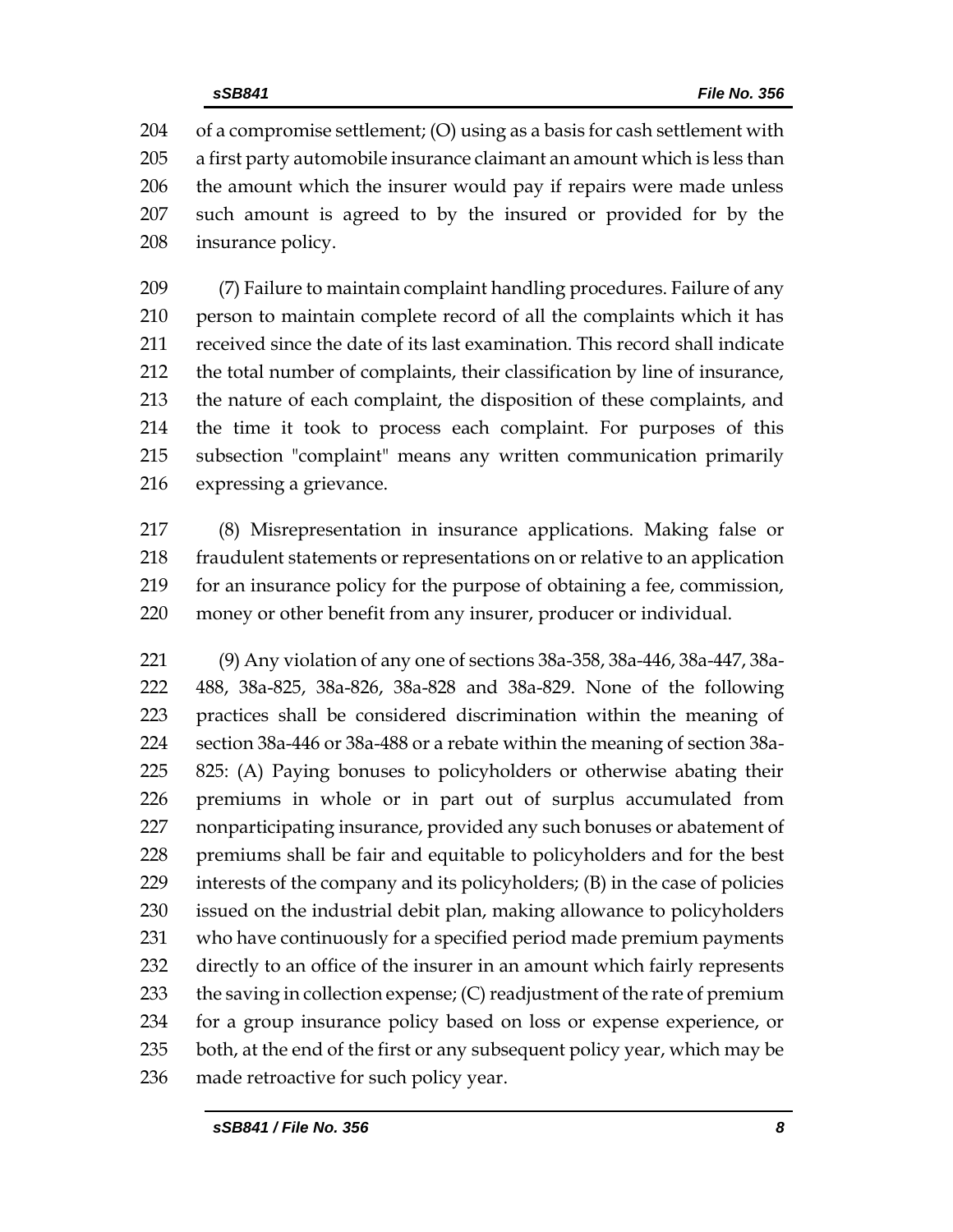(10) Notwithstanding any provision of any policy of insurance, certificate or service contract, whenever such insurance policy or certificate or service contract provides for reimbursement for any services which may be legally performed by any practitioner of the healing arts licensed to practice in this state, reimbursement under such insurance policy, certificate or service contract shall not be denied because of race, color or creed nor shall any insurer make or permit any unfair discrimination against particular individuals or persons so licensed.

 (11) Favored agent or insurer: Coercion of debtors. (A) No person may (i) require, as a condition precedent to the lending of money or extension of credit, or any renewal thereof, that the person to whom such money or credit is extended or whose obligation the creditor is to acquire or finance, negotiate any policy or contract of insurance through a particular insurer or group of insurers or producer or group of producers; (ii) unreasonably disapprove the insurance policy provided by a borrower for the protection of the property securing the credit or lien; (iii) require directly or indirectly that any borrower, mortgagor, purchaser, insurer or producer pay a separate charge, in connection with the handling of any insurance policy required as security for a loan on real estate or pay a separate charge to substitute the insurance policy of one insurer for that of another; or (iv) use or disclose information resulting from a requirement that a borrower, mortgagor or purchaser furnish insurance of any kind on real property being conveyed or used as collateral security to a loan, when such information is to the advantage of the mortgagee, vendor or lender, or is to the detriment of the borrower, mortgagor, purchaser, insurer or the producer complying with such a requirement.

 (B) (i) Subparagraph (A)(iii) of this subdivision shall not include the interest which may be charged on premium loans or premium advancements in accordance with the security instrument. (ii) For 268 purposes of subparagraph  $(A)(ii)$  of this subdivision, such disapproval shall be deemed unreasonable if it is not based solely on reasonable standards uniformly applied, relating to the extent of coverage required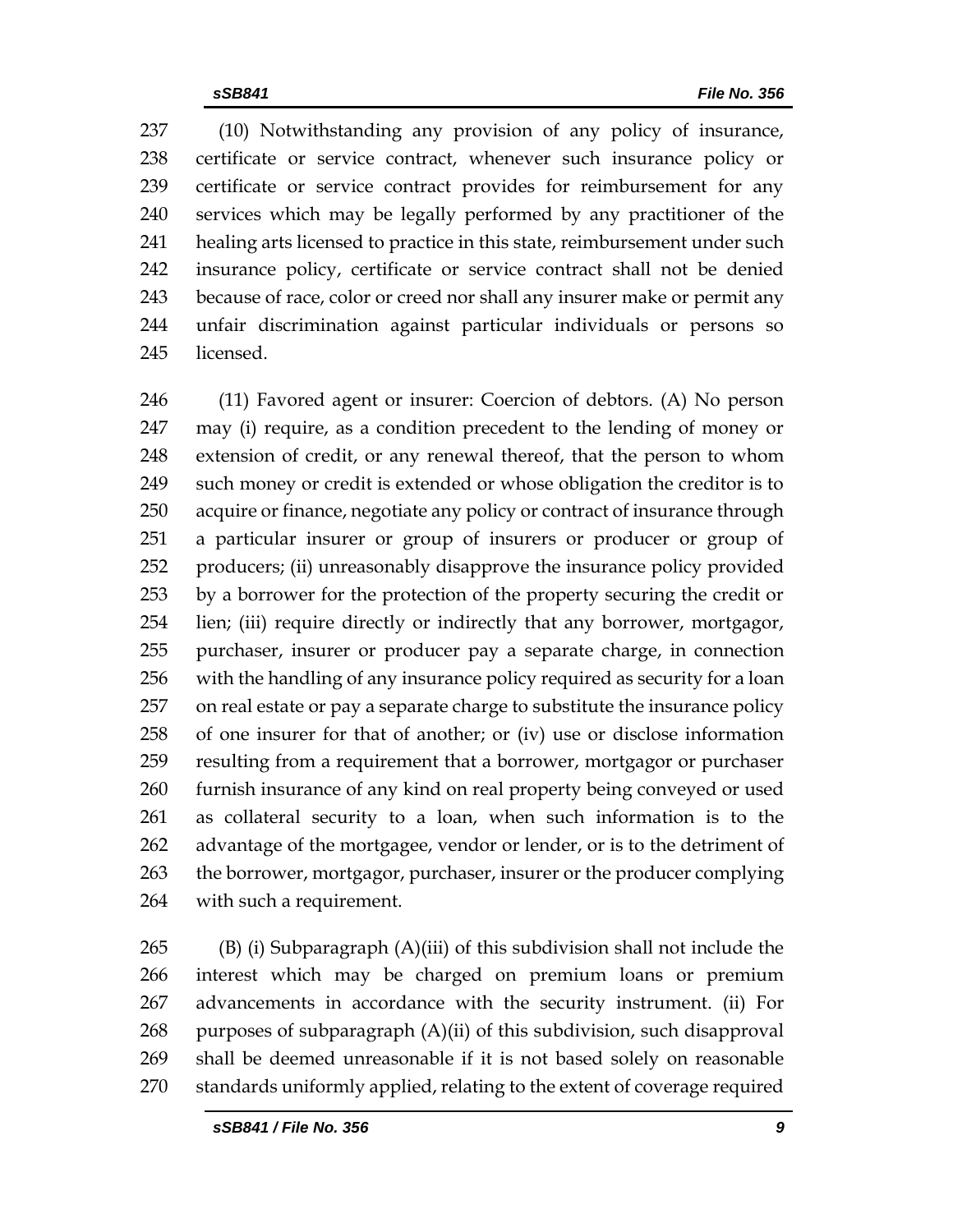and the financial soundness and the services of an insurer. Such standards shall not discriminate against any particular type of insurer, nor shall such standards call for the disapproval of an insurance policy because such policy contains coverage in addition to that required. (iii) The commissioner may investigate the affairs of any person to whom 276 this subdivision applies to determine whether such person has violated this subdivision. If a violation of this subdivision is found, the person in violation shall be subject to the same procedures and penalties as are applicable to other provisions of section 38a-815, subsections (b) and (e) of section 38a-817 and this section. (iv) For purposes of this section, "person" includes any individual, corporation, limited liability company, association, partnership or other legal entity.

 (12) Refusing to insure, refusing to continue to insure or limiting the amount, extent or kind of coverage available to an individual or charging an individual a different rate for the same coverage because of physical disability, mental or nervous condition as set forth in section 38a-488a or intellectual disability, except where the refusal, limitation or rate differential is based on sound actuarial principles or is related to actual or reasonably anticipated experience.

 (13) Refusing to insure, refusing to continue to insure or limiting the amount, extent or kind of coverage available to an individual or charging an individual a different rate for the same coverage solely because of blindness or partial blindness. For purposes of this subdivision, "refusal to insure" includes the denial by an insurer of disability insurance coverage on the grounds that the policy defines "disability" as being presumed in the event that the insured is blind or partially blind, except that an insurer may exclude from coverage any disability, consisting solely of blindness or partial blindness, when such condition existed at the time the policy was issued. Any individual who is blind or partially blind shall be subject to the same standards of sound actuarial principles or actual or reasonably anticipated experience as are sighted persons with respect to all other conditions, including the underlying cause of the blindness or partial blindness.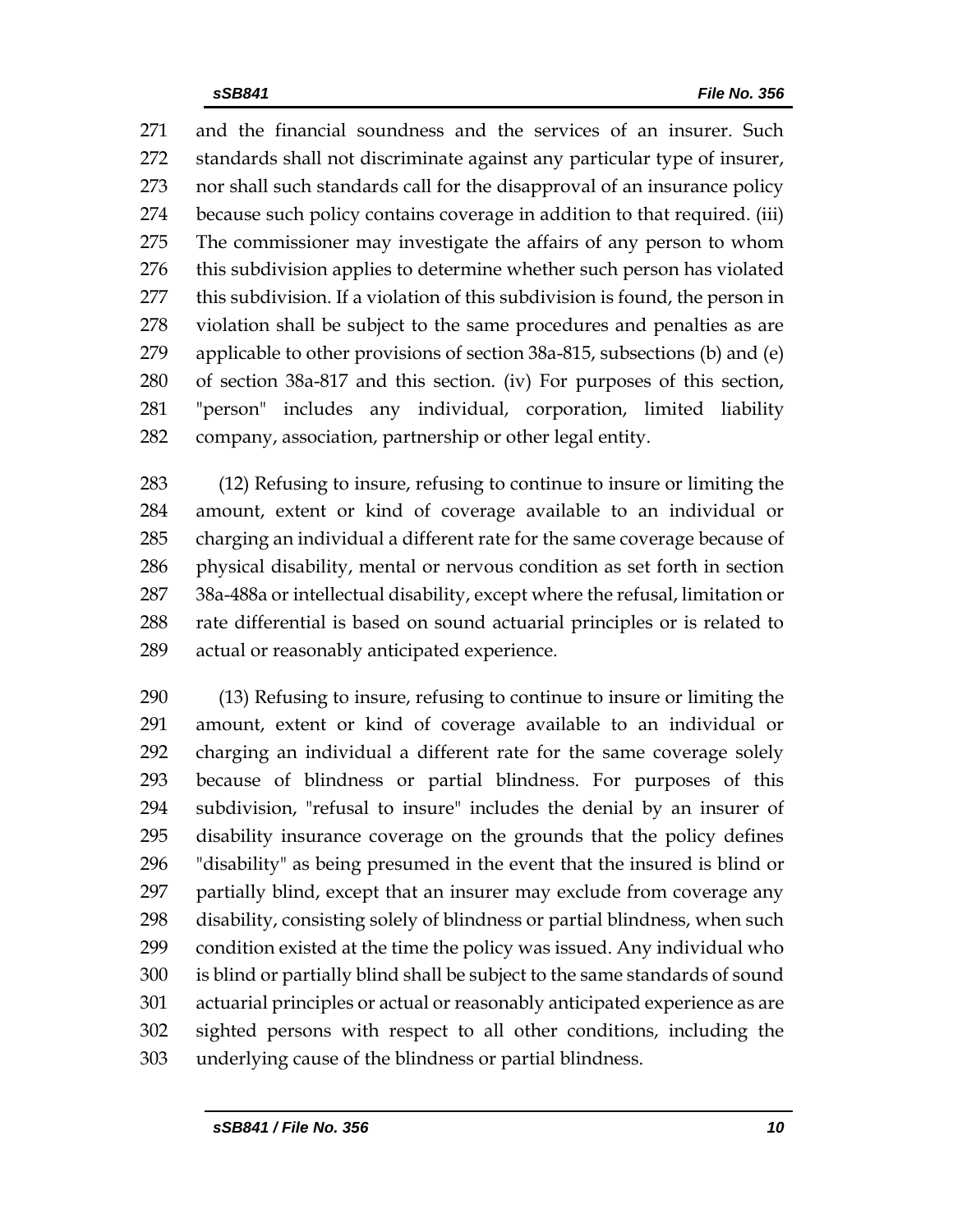(14) Refusing to insure, refusing to continue to insure or limiting the amount, extent or kind of coverage available to an individual or charging an individual a different rate for the same coverage because of exposure to diethylstilbestrol through the female parent.

 (15) (A) Failure by an insurer, or any other entity responsible for providing payment to a health care provider pursuant to an insurance policy, to pay accident and health claims, including, but not limited to, claims for payment or reimbursement to health care providers, within the time periods set forth in subparagraph (B) of this subdivision, unless the Insurance Commissioner determines that a legitimate dispute exists as to coverage, liability or damages or that the claimant has fraudulently caused or contributed to the loss. Any insurer, or any other entity responsible for providing payment to a health care provider pursuant to an insurance policy, who fails to pay such a claim or request within the time periods set forth in subparagraph (B) of this subdivision shall pay the claimant or health care provider the amount of such claim plus interest at the rate of fifteen per cent per annum, in addition to any other penalties which may be imposed pursuant to sections 38a-11, 38a-25, 38a-41 to 38a-53, inclusive, 38a-57 to 38a-60, inclusive, 38a-62 to 38a-64, inclusive, 38a-76, 38a-83, 38a-84, 38a-117 to 38a-124, inclusive, 38a-129 to 38a-140, inclusive, 38a-146 to 38a-155, inclusive, 38a-283, 38a-288 to 38a-290, inclusive, 38a-319, 38a-320, 38a-459, 38a-464, 38a-815 to 38a-819, inclusive, 38a-824 to 38a-826, inclusive, and 38a-828 to 38a-830, inclusive. Whenever the interest due a claimant or health care provider pursuant to this section is less than one dollar, the insurer shall deposit such amount in a separate interest-bearing account in which all such amounts shall be deposited. At the end of each calendar year each such insurer shall donate such amount to The University of Connecticut Health Center.

 (B) Each insurer or other entity responsible for providing payment to a health care provider pursuant to an insurance policy subject to this section, shall pay claims not later than:

(i) For claims filed in paper format, sixty days after receipt by the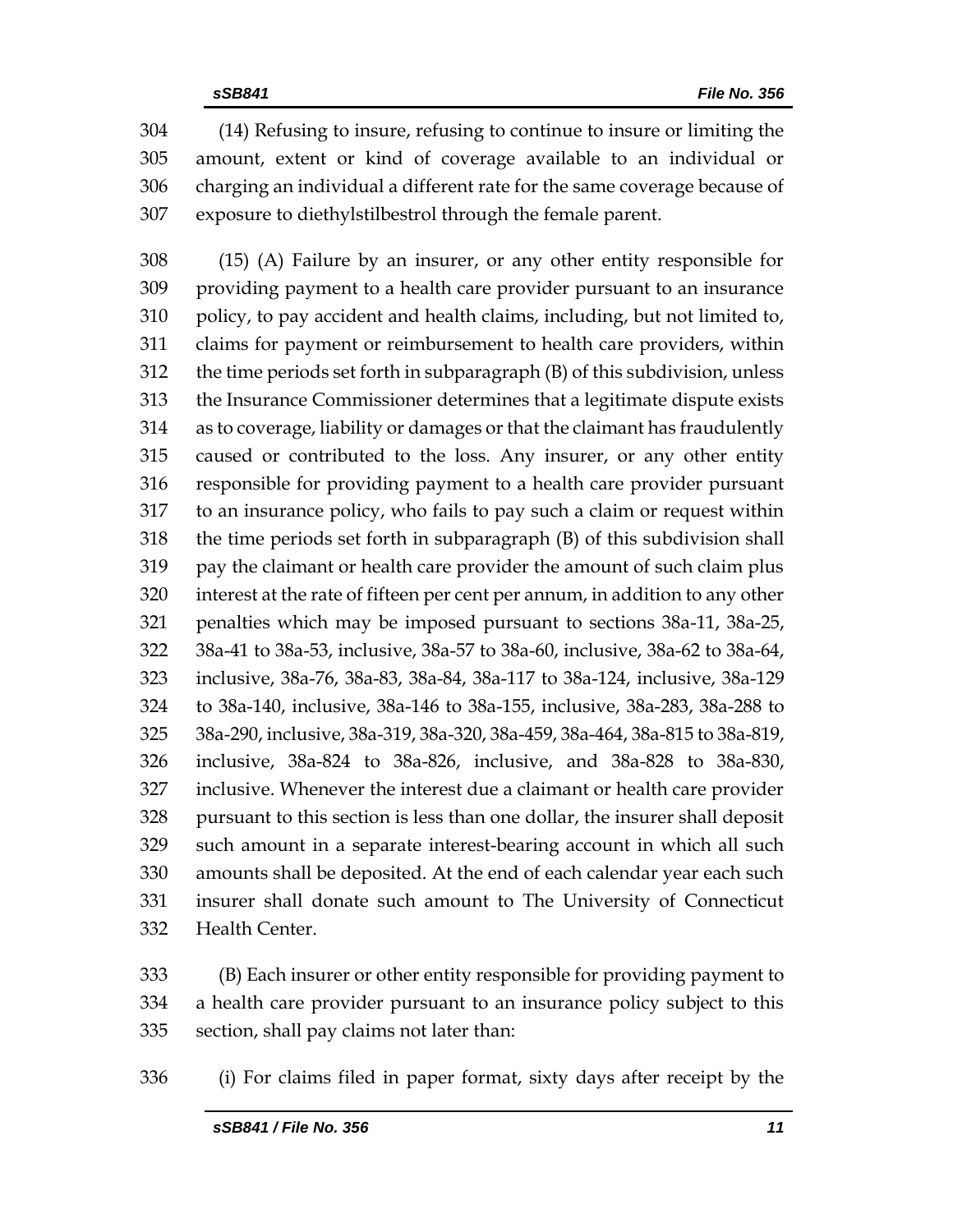insurer of the claimant's proof of loss form or the health care provider's request for payment filed in accordance with the insurer's practices or procedures, except that when there is a deficiency in the information needed for processing a claim, as determined in accordance with section 38a-477, the insurer shall (I) send written notice to the claimant or health care provider, as the case may be, of all alleged deficiencies in information needed for processing a claim not later than thirty days after the insurer receives a claim for payment or reimbursement under the contract, and (II) pay claims for payment or reimbursement under the contract not later than thirty days after the insurer receives the information requested; and

 (ii) For claims filed in electronic format, twenty days after receipt by the insurer of the claimant's proof of loss form or the health care provider's request for payment filed in accordance with the insurer's practices or procedures, except that when there is a deficiency in the information needed for processing a claim, as determined in accordance with section 38a-477, the insurer shall (I) notify the claimant or health care provider, as the case may be, of all alleged deficiencies in information needed for processing a claim not later than ten days after the insurer receives a claim for payment or reimbursement under the contract, and (II) pay claims for payment or reimbursement under the contract not later than ten days after the insurer receives the information requested.

 (C) As used in this subdivision, "health care provider" means a person licensed to provide health care services under chapter 368d, chapter 368v, chapters 370 to 373, inclusive, 375 to 383c, inclusive, 384a to 384c, inclusive, or chapter 400j.

 (16) Failure to pay, as part of any claim for a damaged motor vehicle under any automobile insurance policy where the vehicle has been declared to be a constructive total loss, an amount equal to the sum of (A) the settlement amount on such vehicle plus, whenever the insurer takes title to such vehicle, (B) an amount determined by multiplying such settlement amount by a percentage equivalent to the current sales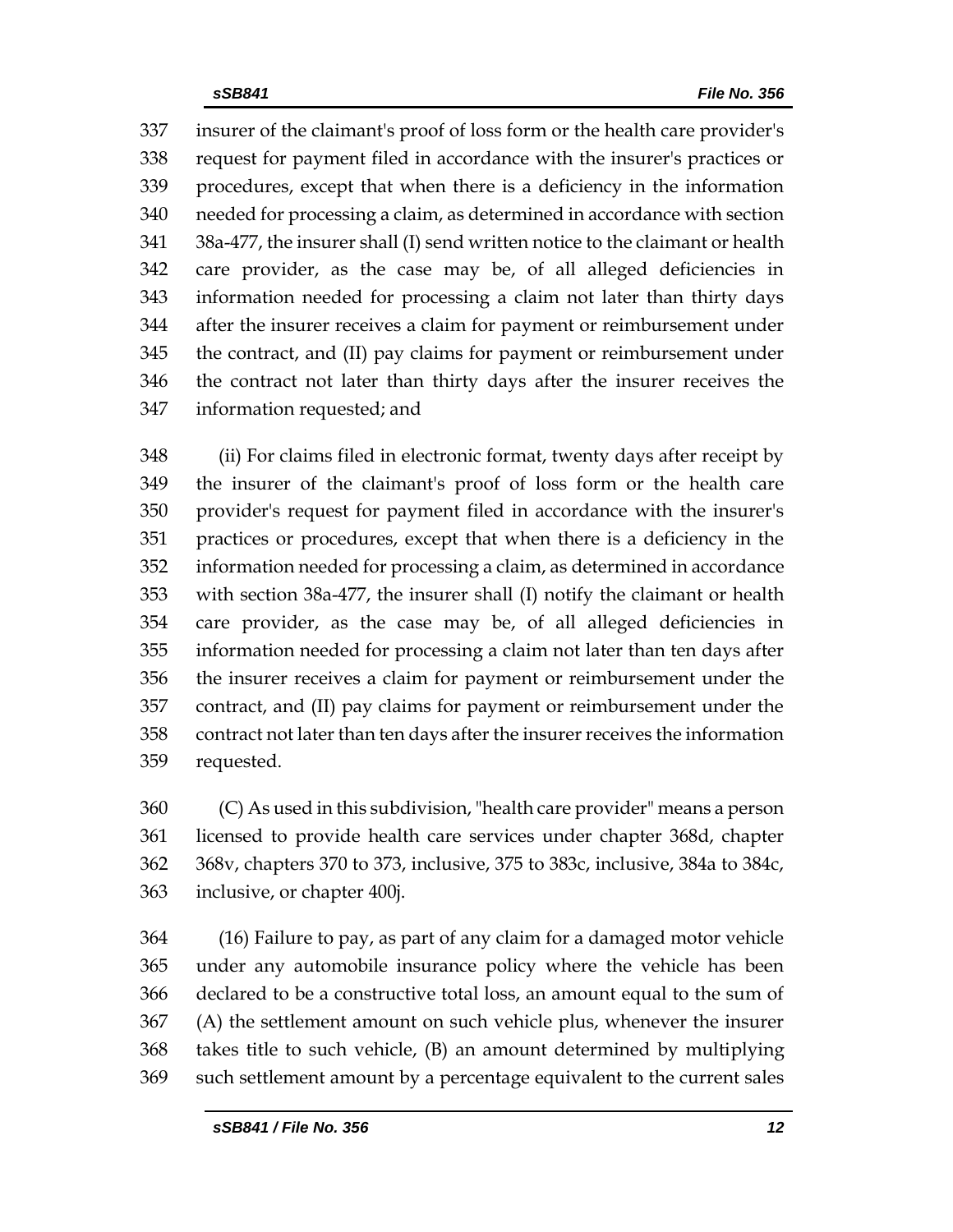tax rate established in section 12-408. For purposes of this subdivision, "constructive total loss" means the cost to repair or salvage damaged property, or the cost to both repair and salvage such property, equals or exceeds the total value of the property at the time of the loss.

 (17) Any violation of section 42-260, by an extended warranty provider subject to the provisions of said section, including, but not limited to: (A) Failure to include all statements required in subsections (c) and (f) of section 42-260 in an issued extended warranty; (B) offering an extended warranty without being (i) insured under an adequate extended warranty reimbursement insurance policy or (ii) able to demonstrate that reserves for claims contained in the provider's financial statements are not in excess of one-half the provider's audited net worth; (C) failure to submit a copy of an issued extended warranty form or a copy of such provider's extended warranty reimbursement policy form to the Insurance Commissioner.

 (18) With respect to an insurance company, hospital service corporation, health care center or fraternal benefit society providing individual or group health insurance coverage of the types specified in subdivisions (1), (2), (4), (6), (10), (11) and (12) of section 38a-469, refusing to insure, refusing to continue to insure or limiting the amount, extent or kind of coverage available to an individual or charging an individual a different rate for the same coverage because such individual has been a victim of family violence.

 (19) With respect to an insurance company, hospital service corporation, health care center or fraternal benefit society providing individual or group health insurance coverage of the types specified in subdivisions (1), (2), (3), (4), (6), (9), (10), (11) and (12) of section 38a-469, refusing to insure, refusing to continue to insure or limiting the amount, extent or kind of coverage available to an individual or charging an individual a different rate for the same coverage because of genetic information. Genetic information indicating a predisposition to a disease or condition shall not be deemed a preexisting condition in the absence of a diagnosis of such disease or condition that is based on other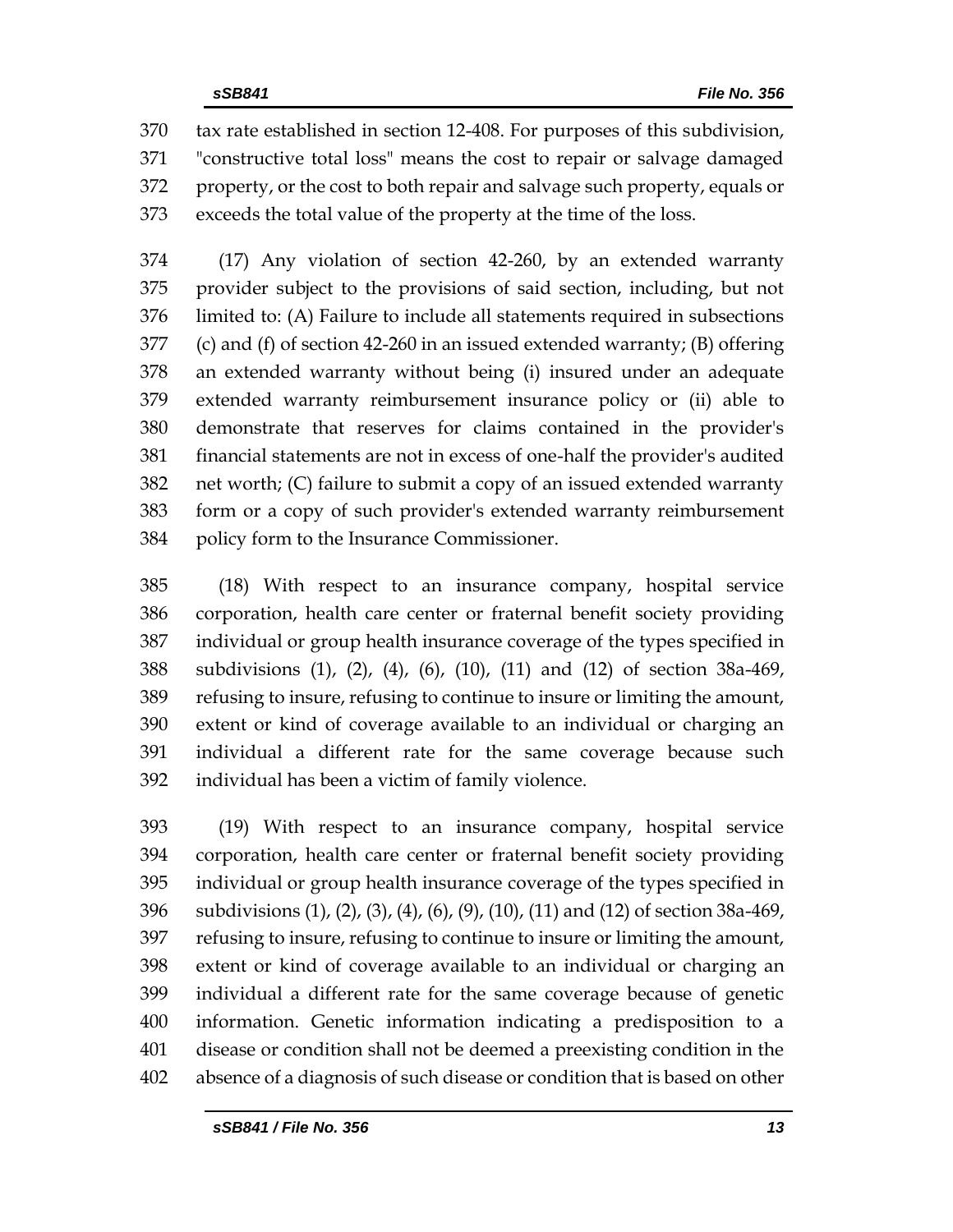medical information. An insurance company, hospital service corporation, health care center or fraternal benefit society providing individual health coverage of the types specified in subdivisions (1), (2), (3), (4), (6), (9), (10), (11) and (12) of section 38a-469, shall not be prohibited from refusing to insure or applying a preexisting condition limitation, to the extent permitted by law, to an individual who has been diagnosed with a disease or condition based on medical information other than genetic information and has exhibited symptoms of such disease or condition. For the purposes of this subsection, "genetic information" means the information about genes, gene products or inherited characteristics that may derive from an individual or family member.

(20) Any violation of sections 38a-465 to 38a-465q, inclusive.

 (21) With respect to a managed care organization, as defined in section 38a-478, failing to establish a confidentiality procedure for medical record information, as required by section 38a-999.

(22) Any violation of sections 38a-591d to 38a-591f, inclusive.

- (23) Any violation of section 38a-472j.
- 421 (24) Any violation of section 2 of this act.

 Sec. 4. (NEW) (*Effective July 1, 2021*) (a) (1) Except as provided in subsection (b) of this section, no insurer that delivers, issues for delivery, renews, amends or endorses a homeowners insurance policy in this state on or after July 1, 2021, that is subject to the requirements of sections 38a-663 to 38a-696, inclusive, of the general statutes shall cancel such policy unless:

428 (A) If such policy is not a renewal policy and has been in effect for fewer than sixty days, such insurer sends a written cancellation notice to the named insured:

 (i) At least ten days before the effective date of such cancellation for nonpayment of premium disclosing: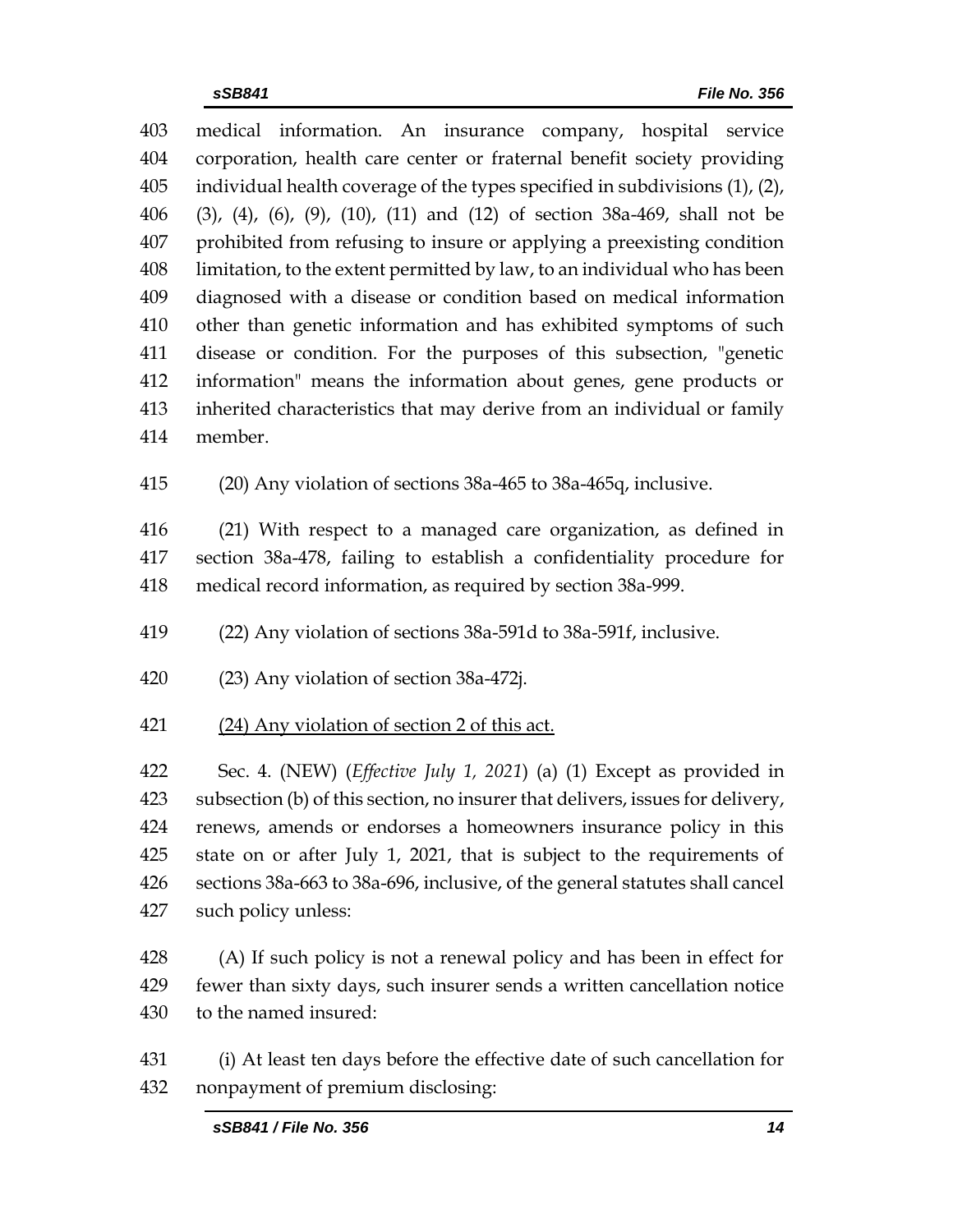| 433 | (I) Such cancellation;                                                   |  |  |
|-----|--------------------------------------------------------------------------|--|--|
| 434 | (II) That the named insured may avoid such cancellation and              |  |  |
| 435 | continue coverage under such policy by paying, before the effective date |  |  |
| 436 | of such cancellation, such unpaid premium; and                           |  |  |
| 437 | (III) That any excess premium, if not tendered by the insurer, shall be  |  |  |
| 438 | refunded to the named insured upon demand by the named insured; or       |  |  |
| 439 | (ii) At least thirty days before the effective date of such cancellation |  |  |
| 440 | for any reason other than nonpayment of premium disclosing:              |  |  |
| 441 | (I) Such cancellation;                                                   |  |  |
| 442 | (II) The reason for such cancellation;                                   |  |  |
| 443 | (III) The effective date of such cancellation; and                       |  |  |
| 444 | (IV) That any excess premium, if not tendered by the insurer, shall be   |  |  |
| 445 | refunded to the named insured upon demand by the named insured; or       |  |  |
| 446 | (B) If such policy is not a renewal policy and has been in effect for at |  |  |
| 447 | least sixty days, or if such policy is an effective renewal policy, such |  |  |
| 448 | insurer sends a written cancellation notice to the named insured:        |  |  |
| 449 | (i) At least ten days before the effective date of such cancellation for |  |  |
| 450 | nonpayment of premium disclosing:                                        |  |  |
| 451 | (I) Such cancellation;                                                   |  |  |
| 452 | (II) That the named insured may avoid such cancellation and              |  |  |
| 453 | continue coverage under such policy by paying, before the effective date |  |  |
| 454 | of such cancellation, such unpaid premium; and                           |  |  |
| 455 | (III) That any excess premium, if not tendered by the insurer, shall be  |  |  |
| 456 | refunded to the named insured upon demand by the named insured; or       |  |  |
| 457 | (ii) At least thirty days before the effective date of such cancellation |  |  |
| 458 | for fraud or misrepresentation of any material fact made by the named    |  |  |
| 459 | insured in obtaining coverage under such policy that, if discovered by   |  |  |
|     | sSB841 / File No. 356<br>15                                              |  |  |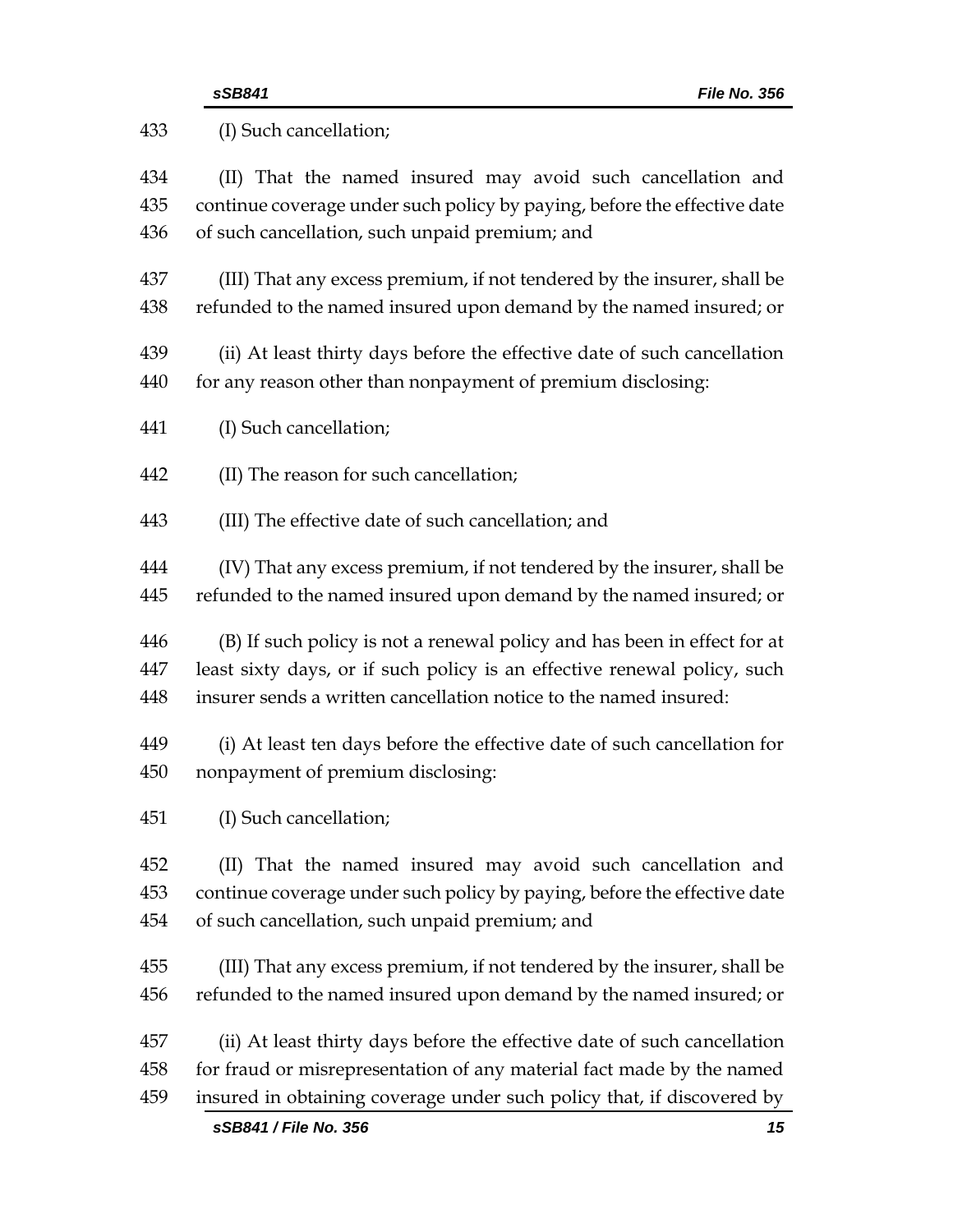| 460 | such insurer, would have caused such insurer not to issue or renew such     |
|-----|-----------------------------------------------------------------------------|
| 461 | policy, as applicable, or any physical change in the covered property       |
| 462 | that materially increases a hazard insured against under such policy        |
| 463 | disclosing:                                                                 |
| 464 | (I) The effective date of such cancellation; and                            |
| 465 | (II) That any excess premium, if not tendered by the insurer, shall be      |
| 466 | refunded to the named insured upon demand by the named insured.             |
| 467 | (2) No insurer may cancel a homeowners insurance policy described           |
| 468 | in subparagraph (B) of subdivision (1) of this subsection for any reason    |
| 469 | other than:                                                                 |
| 470 | (A) Nonpayment of premium;                                                  |
| 471 | (B) Fraud or misrepresentation of any material fact made by the             |
| 472 | named insured in obtaining coverage under such policy that, if              |
| 473 | discovered by the insurer, would have caused the insurer not to issue or    |
| 474 | renew such policy, as applicable; or                                        |
| 475 | (C) Any physical change in the covered property that materially             |
| 476 | increases a hazard insured against under such policy.                       |
| 477 | (3) No notice of cancellation required under subdivision (1) of this        |
| 478 | subsection shall be effective unless such notice is sent to the named       |
| 479 | insured by registered mail, certified mail or mail evidenced by a           |
| 480 | certificate of mailing, or, if agreed by the insurer and the named insured, |
| 481 | by electronic means evidenced by a delivery receipt.                        |
| 482 | (b) No notice of cancellation is required under subsection (a) of this      |
| 483 | section if the homeowners insurance policy is transferred from the          |
| 484 | insurer to an affiliate of such insurer for another policy with no          |
| 485 | interruption of coverage and the same terms, conditions and provisions,     |
| 486 | including policy limits, as the transferred policy, except that the insurer |
| 487 | to which the policy is transferred shall not be prohibited from applying    |
| 488 | such insurer's rates and rating plans at the time of renewal.               |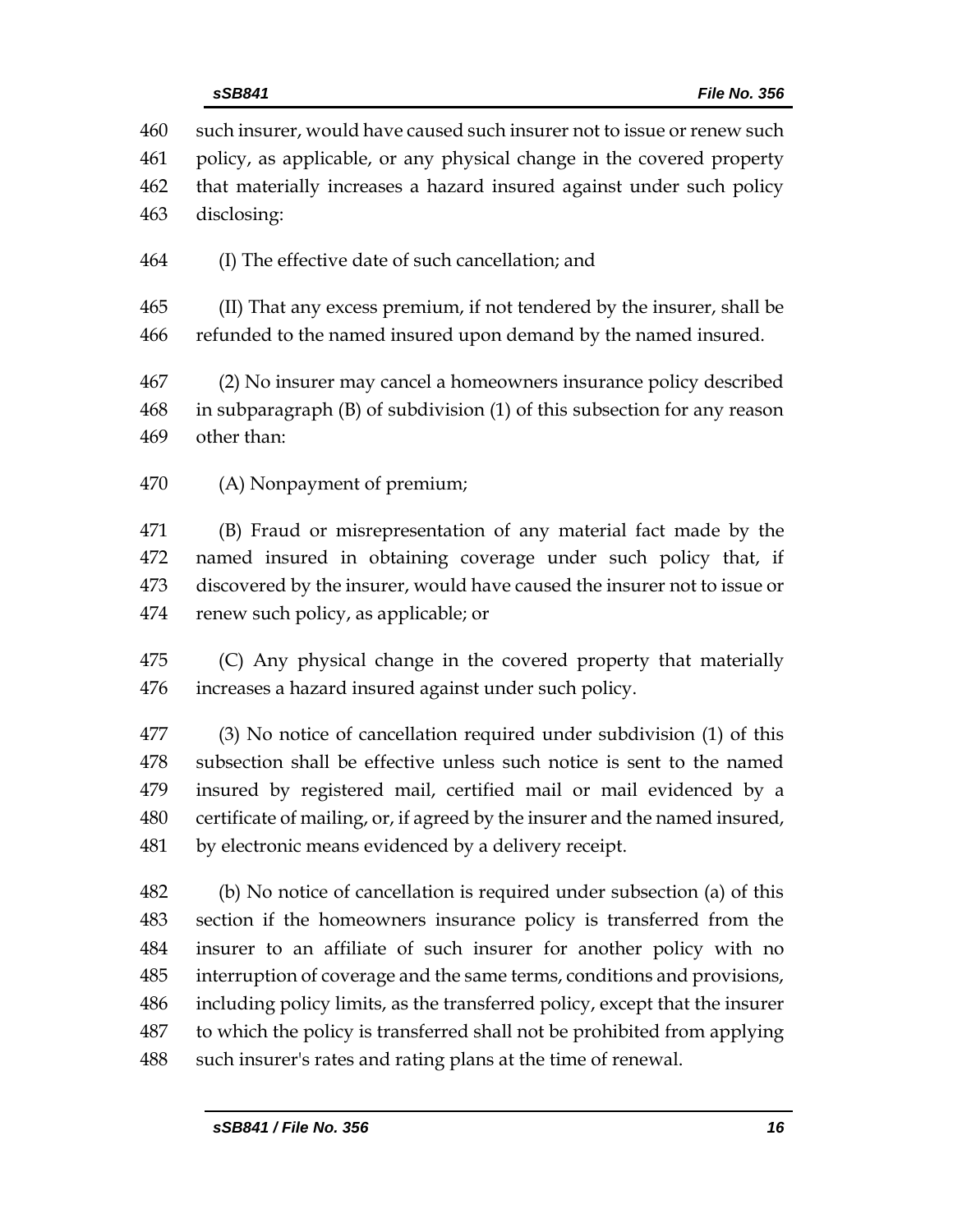| sSB841 / File No. 356<br>17                                                                                                                                                                                                                                                                                                                                                                                                                               |
|-----------------------------------------------------------------------------------------------------------------------------------------------------------------------------------------------------------------------------------------------------------------------------------------------------------------------------------------------------------------------------------------------------------------------------------------------------------|
| premiums.                                                                                                                                                                                                                                                                                                                                                                                                                                                 |
| (6) "Loss ratio" means annual incurred claims divided by earned                                                                                                                                                                                                                                                                                                                                                                                           |
| (5) "Indebtedness" means the total amount payable by a debtor to a<br>creditor in connection with a loan or other credit transaction; [.] and                                                                                                                                                                                                                                                                                                             |
| (4) "Debtor" means a borrower of money or a purchaser or lessee of<br>goods, services, property, rights or privileges for which payment is<br>arranged through a credit transaction;                                                                                                                                                                                                                                                                      |
| (3) "Creditor" means the lender of money or vendor or lessor of<br>goods, services, property, rights or privileges for which payment is<br>arranged through a credit transaction or any successor to the right, title<br>or interest of any such lender, vendor or lessor, and an affiliate, associate<br>or subsidiary of any of them or any director, officer or employee of any<br>of them or any other person in any way associated with any of them; |
| (2) "Credit accident and health insurance" means insurance on a<br>debtor to provide indemnity for payments becoming due on a specific<br>loan or other credit transaction while the debtor is disabled as defined<br>in the policy;                                                                                                                                                                                                                      |
| (1) "Credit life insurance" means insurance on the life of a debtor<br>pursuant to or in connection with a specific loan or other credit<br>transaction;                                                                                                                                                                                                                                                                                                  |
| As used in sections 38a-645 to 38a-658, inclusive, except as otherwise<br>provided herein:                                                                                                                                                                                                                                                                                                                                                                |
| Sec. 5. Section 38a-646 of the general statutes is repealed and the<br>following is substituted in lieu thereof (Effective October 1, 2021):                                                                                                                                                                                                                                                                                                              |
| renewed, amended or endorsed such policy a written notice disclosing<br>the effective date of such cancellation.                                                                                                                                                                                                                                                                                                                                          |

 (c) The named insured under a homeowners insurance policy described in subsection (a) of this section may cancel such policy at any time by sending to the insurer that delivered, issued for delivery,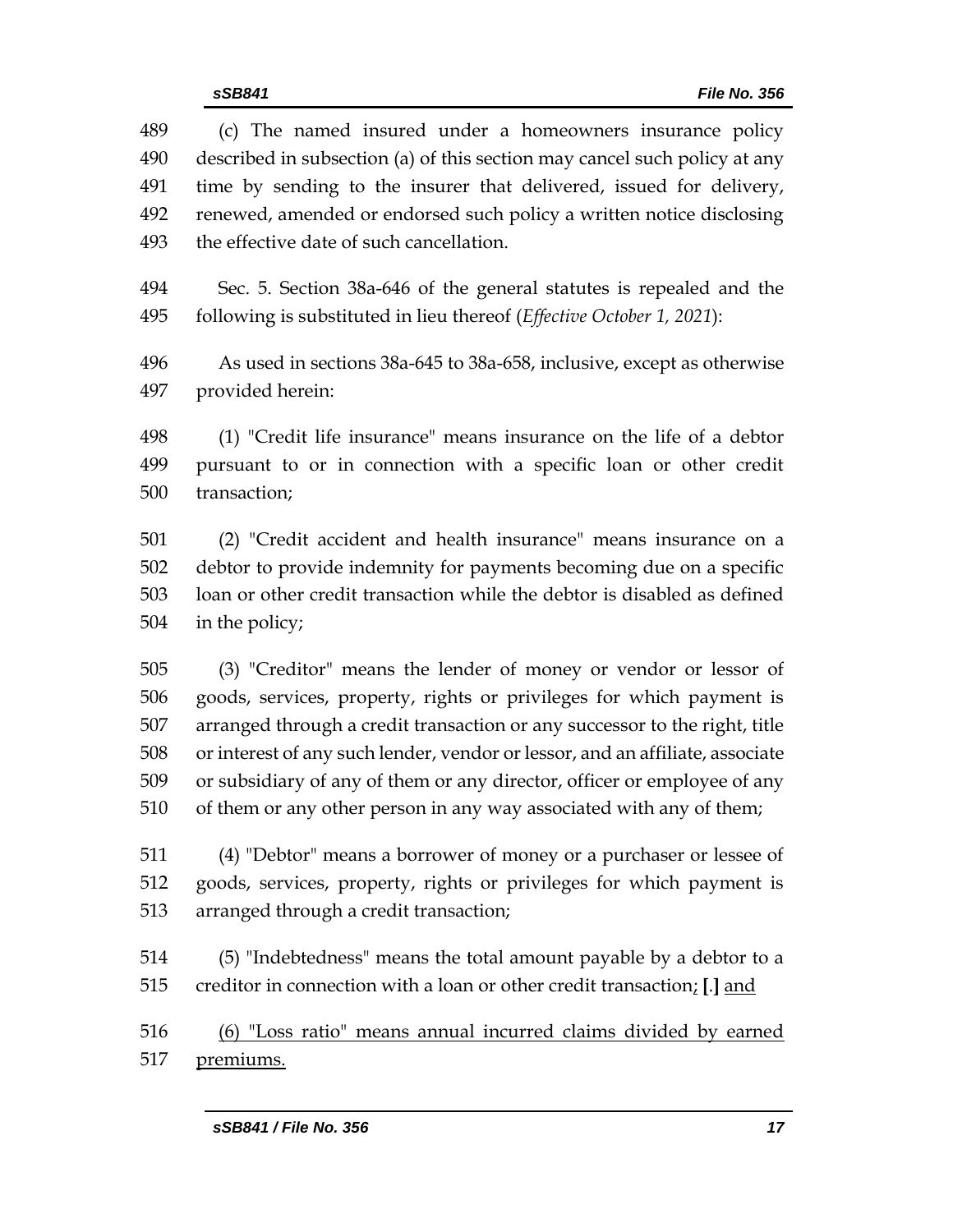Sec. 6. Subsection (b) of section 38a-651 of the general statutes is repealed and the following is substituted in lieu thereof (*Effective October 1, 2021*):

 (b) The commissioner shall adopt regulations in accordance with the provisions of chapter 54, establishing a procedure for review of such policies, certificates of insurance, notices of proposed insurance, applications for insurance, endorsements and riders, and shall disapprove any such form at any time if: **[**the**]**

 (1) The schedule of premium rates charged or to be charged is, by reasonable assumptions and as determined according to benchmark loss ratio calculations, excessive in relation to the benefits provided; or **[**if it contains**]**

(2) Such form:

 (A) Has a prima facie loss ratio of less than fifty per cent for any single or joint credit life insurance or credit accident and health insurance policy unless the commissioner approves a premium rate deviation for such policy; or

 (B) Contains provisions which (i) are unjust, unfair, inequitable, misleading, deceptive, **[**or which**]** (ii) encourage misrepresentation of the coverage, or **[**which**]** (iii) are contrary to any provision of the insurance laws or of any rule or regulation promulgated thereunder.

 Sec. 7. Subsection (e) of section 38a-702e of the general statutes is repealed and the following is substituted in lieu thereof (*Effective October 1, 2021*):

 (e) Each applicant for an insurance producer license shall, before being admitted to an examination under subsection (a) of this section, prove to the satisfaction of the commissioner that such applicant meets one of the following prerequisites: (1) Successful completion of a course approved by the commissioner requiring not less than **[**forty**]** twenty hours for each line of insurance for which the applicant is applying to be licensed; or (2) equivalent experience or training as determined by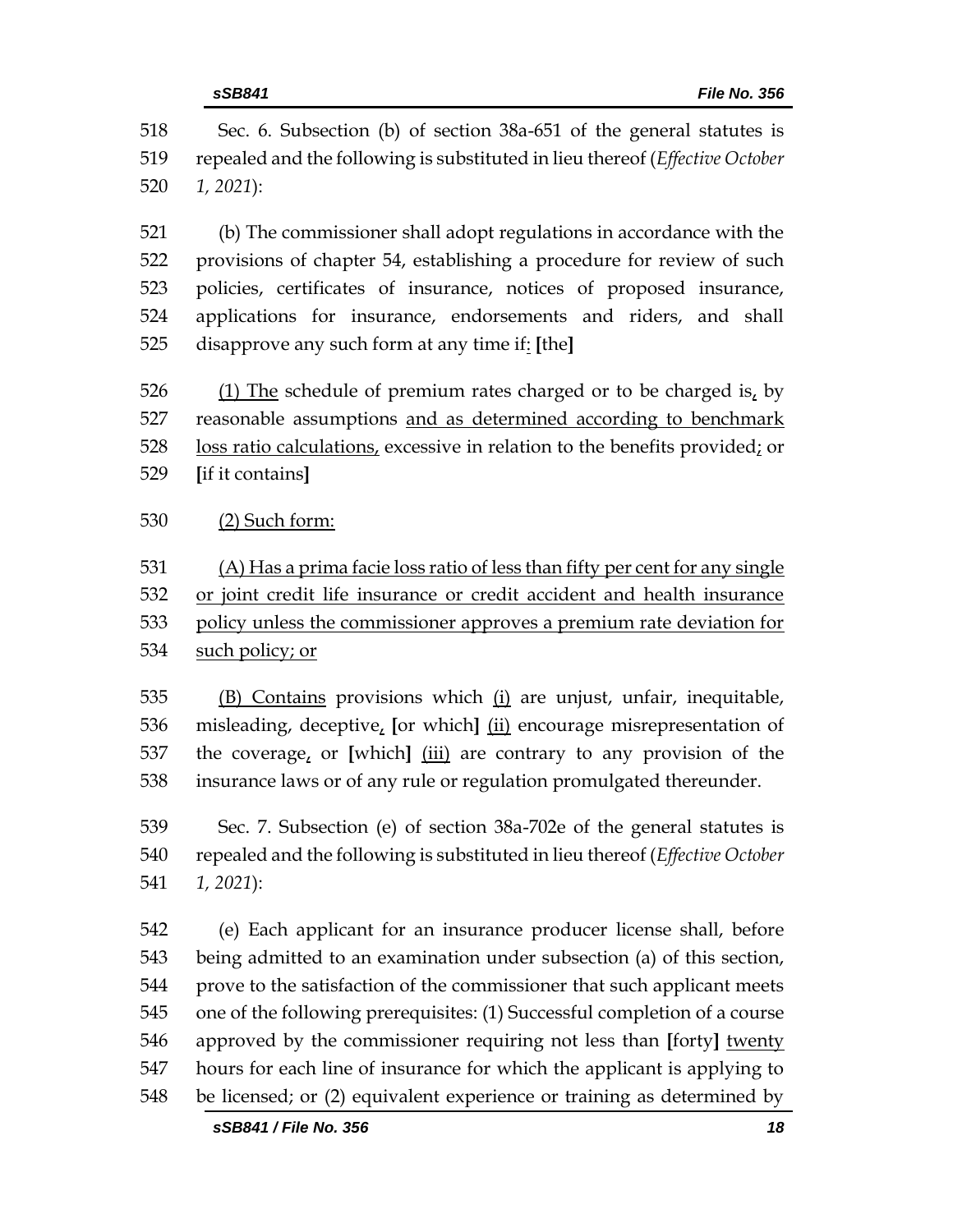# 549 the commissioner.

| This act shall take effect as follows and shall amend the following |                 |             |  |  |  |  |  |
|---------------------------------------------------------------------|-----------------|-------------|--|--|--|--|--|
| sections:                                                           |                 |             |  |  |  |  |  |
|                                                                     |                 |             |  |  |  |  |  |
| Section 1                                                           | October 1, 2021 | $38a-1$     |  |  |  |  |  |
| Sec. 2                                                              | October 1, 2021 | New section |  |  |  |  |  |
| Sec. 3                                                              | October 1, 2021 | 38a-816     |  |  |  |  |  |
|                                                                     | July 1, 2021    | New section |  |  |  |  |  |

| $UU \cdot T$ | $\mu$ , $\mu$ , $\mu$ | <b>INCHY SUCLIUIL</b> |
|--------------|-----------------------|-----------------------|
| Sec. 5       | October 1, 2021       | 38a-646               |
| Sec. 6       | October 1, 2021       | $38a - 651(b)$        |
| Sec. 7       | October 1, 2021       | $38a-702e(e)$         |

# *Statement of Legislative Commissioners:*

In Section 1, "sections 2 and  $4$ " was substituted for "section 2" for consistency.

*INS Joint Favorable Subst. -LCO*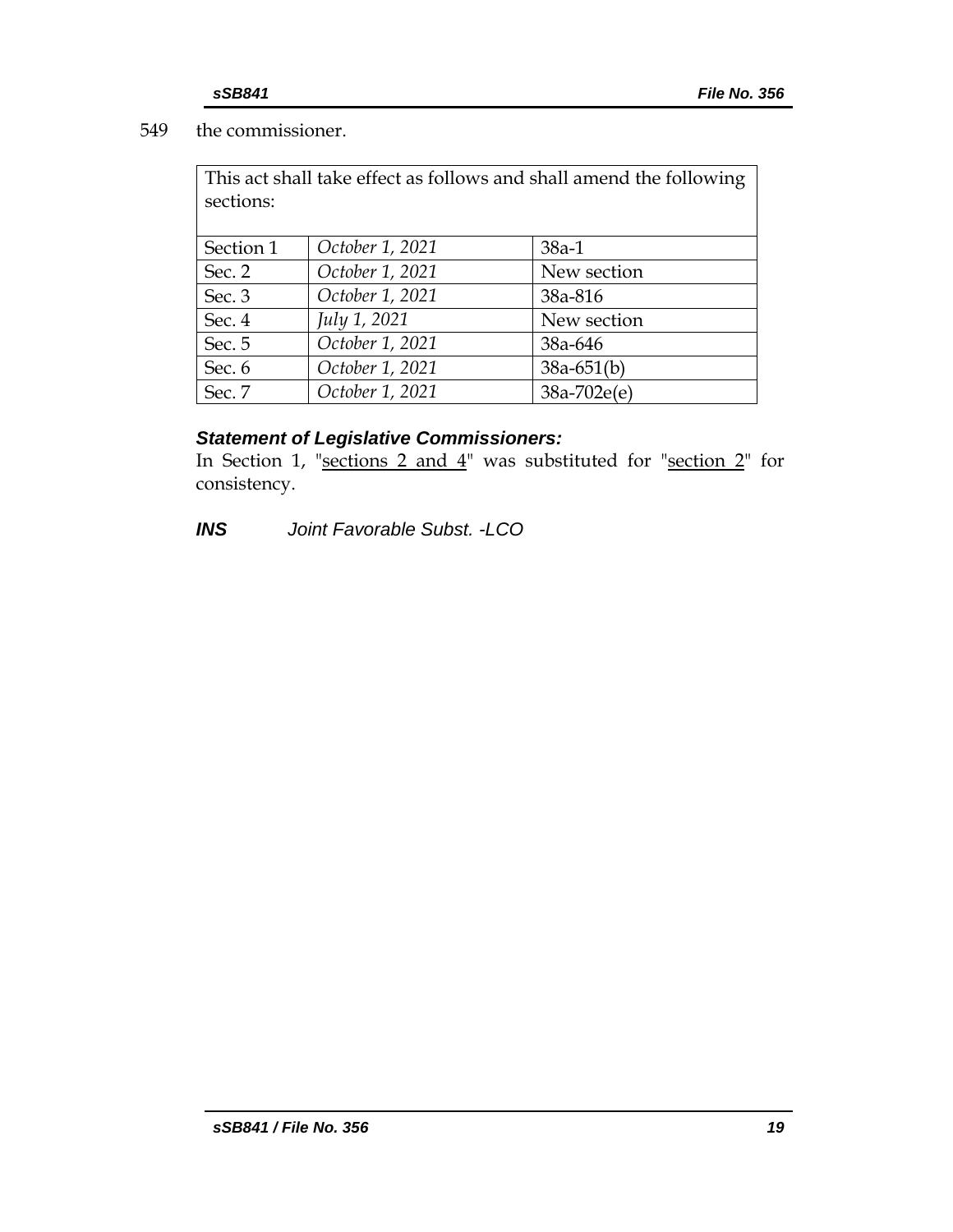*The following Fiscal Impact Statement and Bill Analysis are prepared for the benefit of the members of the General Assembly, solely for purposes of information, summarization and explanation and do not represent the intent of the General Assembly or either chamber thereof for any purpose. In general,*  fiscal impacts are based upon a variety of informational sources, including the analyst's professional *knowledge. Whenever applicable, agency data is consulted as part of the analysis, however final products do not necessarily reflect an assessment from any specific department.*

### *OFA Fiscal Note*

#### *State Impact:*

| <b>Agency Affected</b> | <b>Fund-Effect</b> | FY 22 \$ | FY 23 \$ |
|------------------------|--------------------|----------|----------|
| Insurance Dept.        | GF - Potential     | Minimal  | Minimal  |
|                        | Revenue Gain       |          |          |

Note: GF=General Fund

#### *Municipal Impact:* None

#### *Explanation*

The bill results in a potential minimal revenue gain to the General Fund to the extent additional fines or penalties are assessed for violations of the Connecticut Unfair Insurance Practices Act (CUIPA). The bill prohibits certain actions by insurers related to genetic testing results and makes such actions a violation of CUIPA. CUIPA fines can range from \$5,000 per violation up to a maximum of \$250,000 in aggregate penalties per entity in any six-month period.

The remaining provisions of the bill are not anticipated to result in a fiscal impact as they (1) codify existing Insurance Department administrative policy for homeowner insurance policy cancellations, (2) require the Commissioner to include a benchmark loss ratio in credit insurance rate reviews, and (3) reduce hours of study, but no fees paid to the state, for insurance producer licensing.

#### *The Out Years*

The annualized ongoing fiscal impact identified above would continue into the future subject to the penalties assessed.

*Sources: Connecticut Insurance Department*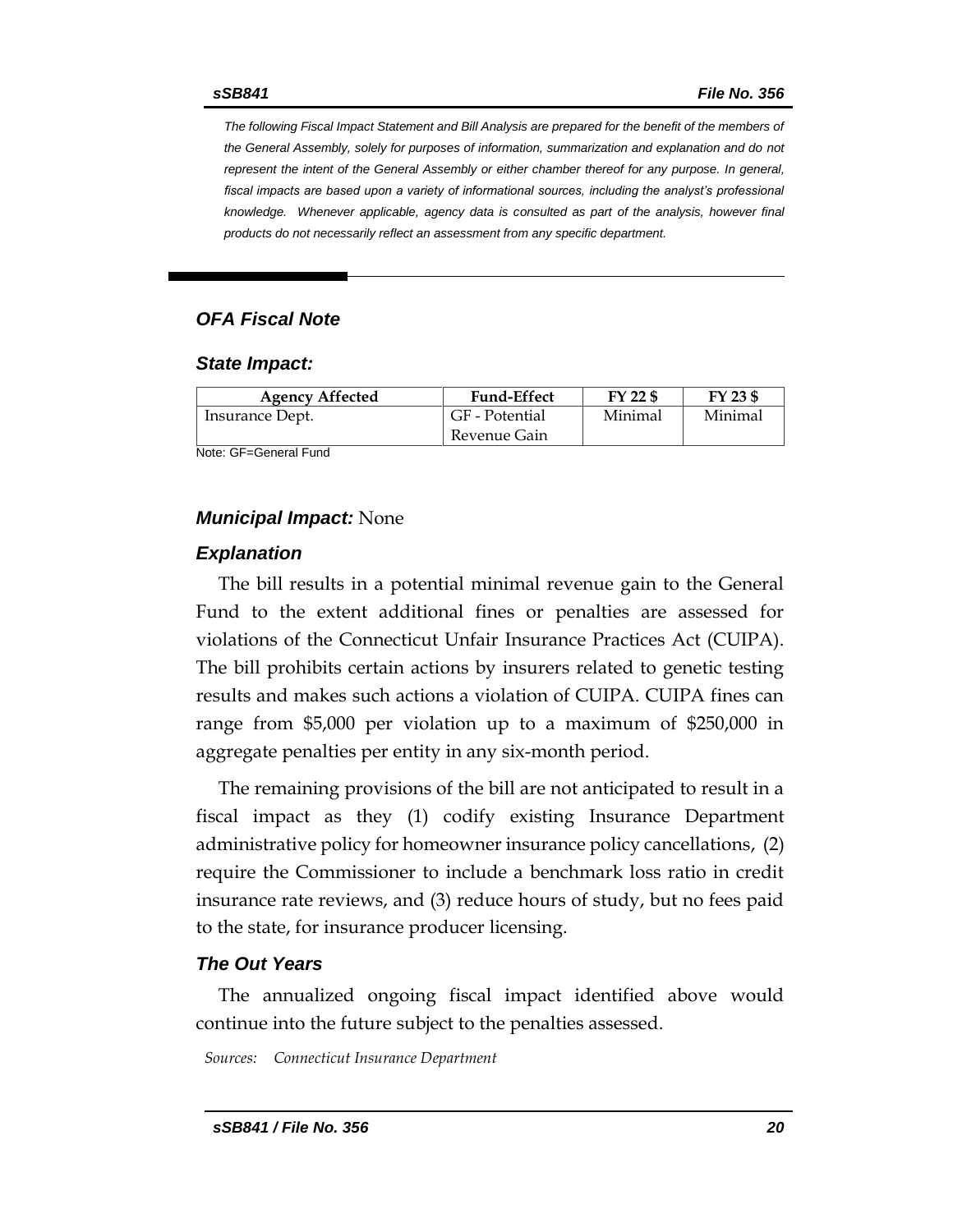# **OLR Bill Analysis SB 841**

# *AN ACT CONCERNING THE INSURANCE DEPARTMENT'S RECOMMENDED CHANGES TO THE INSURANCE STATUTES.*

# **SUMMARY**

This bill makes a number of unrelated changes to the insurance statutes concerning (1) insurers' use of genetic testing results, (2) the cancellation of homeowners insurance policies, (3) loss ratio requirements for credit insurance policies, and (4) insurance producer prelicensure education requirements.

The bill prohibits certain insurance entities from requesting, requiring, purchasing, or using direct-to-consumer genetic testing results without the tested individual's written consent. It also prohibits the entities from conditioning rates, coverage, or other insurance terms on (1) an individual undergoing genetic testing or (2) the genetic testing results of the individual's family members unless the results are in his or her medical records. The bill makes a violation of these provisions a Connecticut Unfair Insurance Practices Act (CUIPA) violation (see BACKGROUND) (§§ 1-3).

The bill codifies existing Insurance Department administrative policy for homeowners insurance policy cancellations. It requires insurers to notify consumers of a cancellation, establishes the cancellation process and timeframes, and specifies permissible cancellation reasons (§ 4).

The bill establishes a loss ratio requirement for credit life and credit accident and health insurance policies of at least 50% (§§ 5 & 6). Under the bill, "loss ratio" means annual incurred claims divided by earned premiums.

Lastly, the bill reduces the number of hours of course study an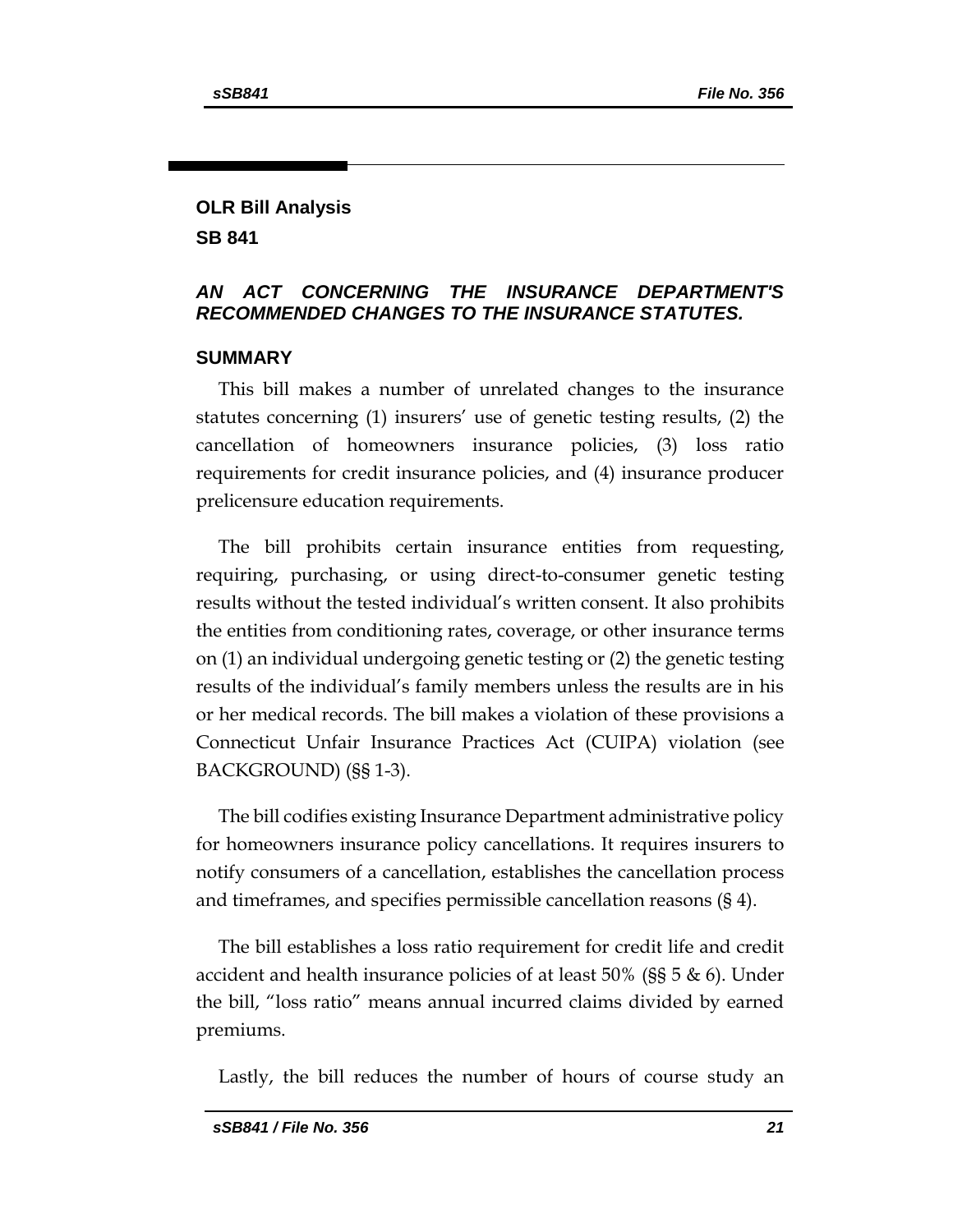insurance producer license applicant must complete before sitting for a license examination from 40 hours to 20 hours (§ 7). This conforms with the National Association of Insurance Commissioners' uniform licensing standards.

EFFECTIVE DATE: October 1, 2021, except the provisions on the cancellation of homeowners insurance policies are effective July 1, 2021.

# **§§ 1-3 – GENETIC TESTING RESULTS**

The bill prohibits insurers, health care centers (i.e., HMOs), and fraternal benefit societies from requesting, requiring, purchasing, or using direct-to-consumer genetic testing results without the tested individual's written consent. This applies with respect to the issuance, withholding, extension, or renewal of annuities and life, credit life or accident, disability, long-term care, accidental injury, specified disease, and hospital indemnity insurance policies.

The bill also prohibits insurers, HMOs, and fraternal benefit societies from conditioning rates, the issuance or renewal of coverage or benefits, or other insurance terms on (1) a requirement or agreement that an individual undergo genetic testing or (2) the genetic testing results of the individual's family members unless the results are in his or her medical records.

The bill makes a violation of the above a CUIPA violation (see BACKGROUND).

CUIPA already prohibits insurers, HMOs, and fraternal benefit societies that issue health insurance policies from refusing to insure, limiting coverage, or charging a different rate based on genetic information (CGS § 38a-816(19)).

# **§ 4 – HOMEOWNERS INSURANCE CANCELLATION**

The bill codifies existing Insurance Department administrative policy for homeowners insurance policy cancellations. It outlines the process and timeframes for insurers to notify consumers of a cancellation and specifies the permissible cancellation reasons.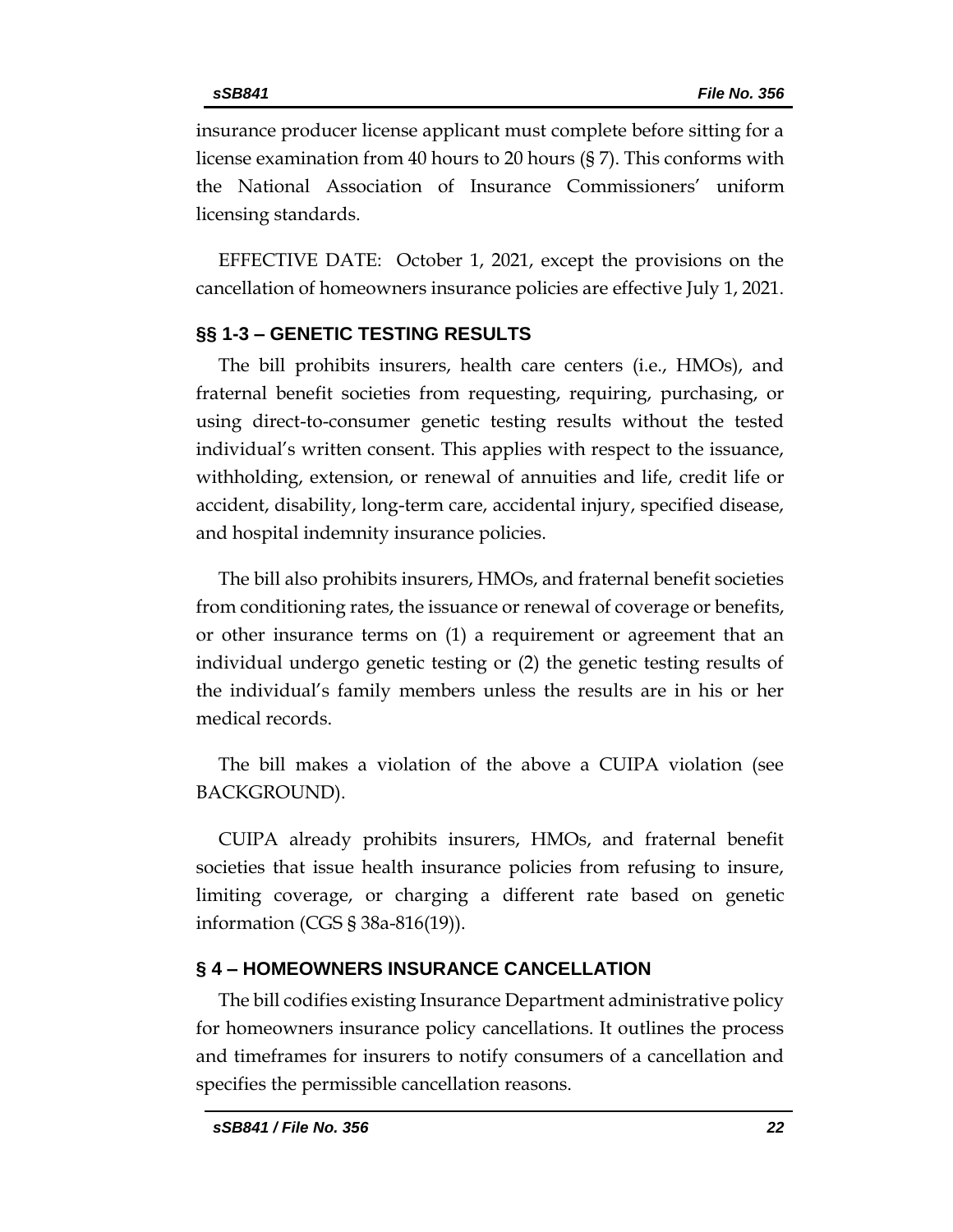### *Cancellation Process, Timeframes, and Reasons*

Under the bill, if the insurer wants to cancel a policy for premium nonpayment, the insurer must send a written cancellation notice to the named insured at least 10 days before the cancellation effective date. The notice must disclose that the insured can avoid cancellation by paying the premium before the cancellation effective date and that any excess premium will be refunded to the insured upon request.

If a policy is not a renewal policy and has been in effect for fewer than 60 days, and the insurer wants to cancel it for a reason other than premium nonpayment, the insurer must send a written cancellation notice to the named insured at least 30 days before the cancellation effective date. The notice must disclose the cancellation reason, the cancellation effective date, and that any excess premium will be refunded to the insured upon request.

If a policy is not a renewal policy and has been in effect for at least 60 days or is a renewal policy, and the insurer wants to cancel it for either (1) fraud or misrepresentation of a material fact by the insured in obtaining the insurance that would have caused the insurer to not issue or renew the policy or (2) any physical change in the covered property that materially increases a hazard insured against, then the insurer must send a written cancellation notice to the named insured at least 30 days before the cancellation effective date. The notice must include the cancellation effective date and that any excess premium will be refunded to the insured upon request. (Under the bill, an insurer may only cancel such a policy for these specified reasons or premium nonpayment.)

# *Cancellation Method*

Under the bill, a homeowners insurance policy cancellation notice is effective only if the insurer sends it to the named insured by registered or certified mail or mail evidenced by a certificate of mailing. But if the insured agrees, the insurer may send a cancellation notice electronically and evidenced by a delivery receipt.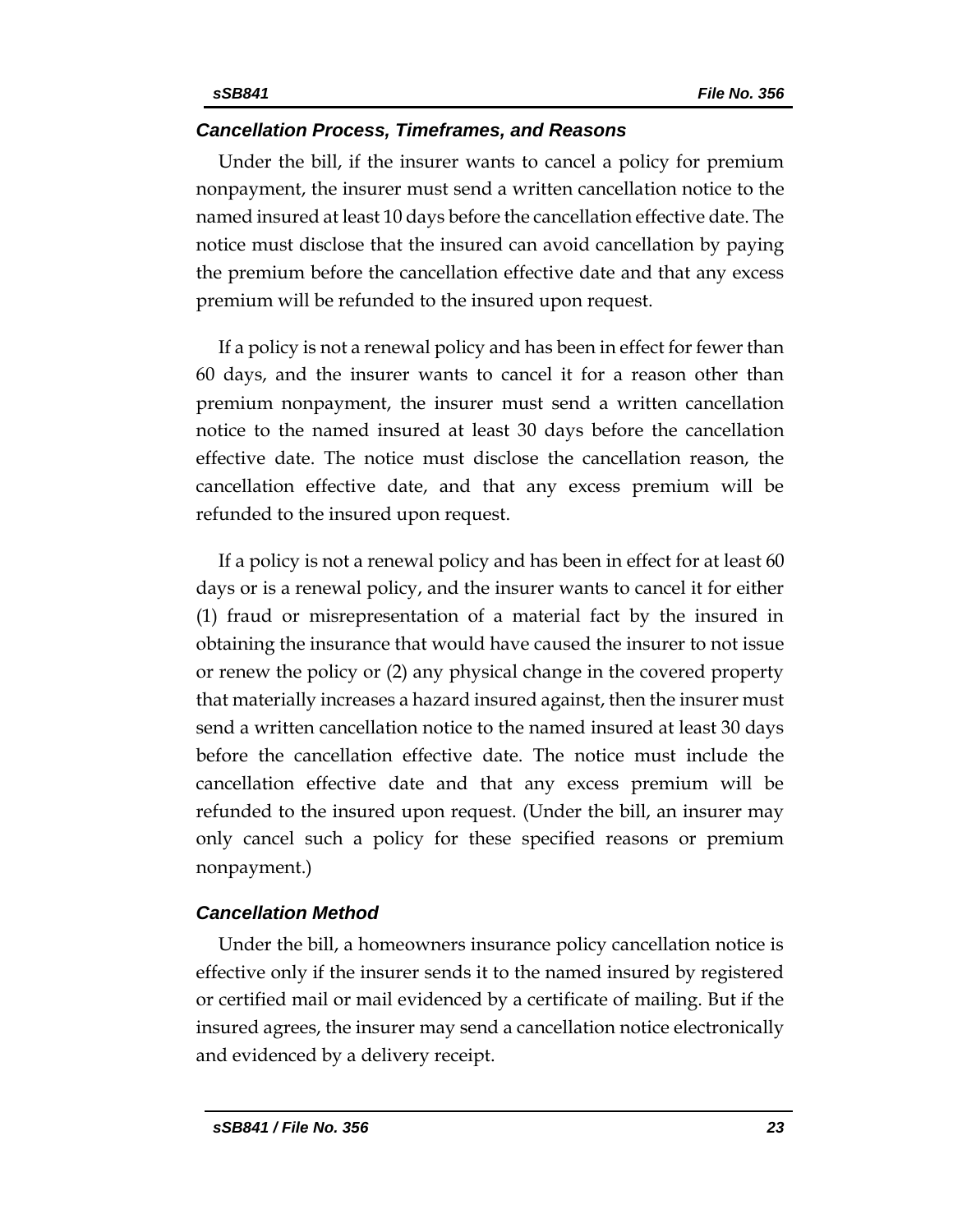#### *Policy Transfer to Affiliate*

Under the bill, an insurer does not have to issue a cancellation notice if it transfers a policy to an affiliate with no interruption of coverage and no changes in coverage terms. However, the new insurer may apply its rates and rating plans at renewal.

#### *Insured May Cancel Anytime in Writing*

The bill specifies that a named insured under a homeowners insurance policy may cancel the policy anytime by sending the insurer a written notice with the cancellation effective date.

#### **§§ 5 & 6 – LOSS RATIO REQUIREMENT FOR CREDIT INSURANCE**

The bill establishes a loss ratio requirement for credit life and credit accident and health insurance policies of at least 50%.

Under current law, the insurance commissioner must disapprove a credit insurance policy form (e.g., policy, certificate, application, rider) if the rates charged, by reasonable assumptions, are excessive in relation to the benefits provided. The bill instead requires him to disapprove a policy form if the rates charged, by reasonable assumptions and as determined according to benchmark loss ratio calculations, are excessive in relation to the benefits provided.

The bill also requires the commissioner to disapprove a policy form that does not comply with the loss ratio requirement. However, he may approve a premium rate deviation for a policy, presumably resulting in a lower loss ratio.

The bill requires the commissioner to adopt regulations that reflect the above requirements.

#### **BACKGROUND**

#### *Connecticut Unfair Insurance Practices Act*

The law prohibits engaging in unfair or deceptive acts or practices in the business of insurance. It authorizes the insurance commissioner to conduct investigations and hearings, issue cease and desist orders, impose fines, revoke or suspend licenses, and order restitution for per